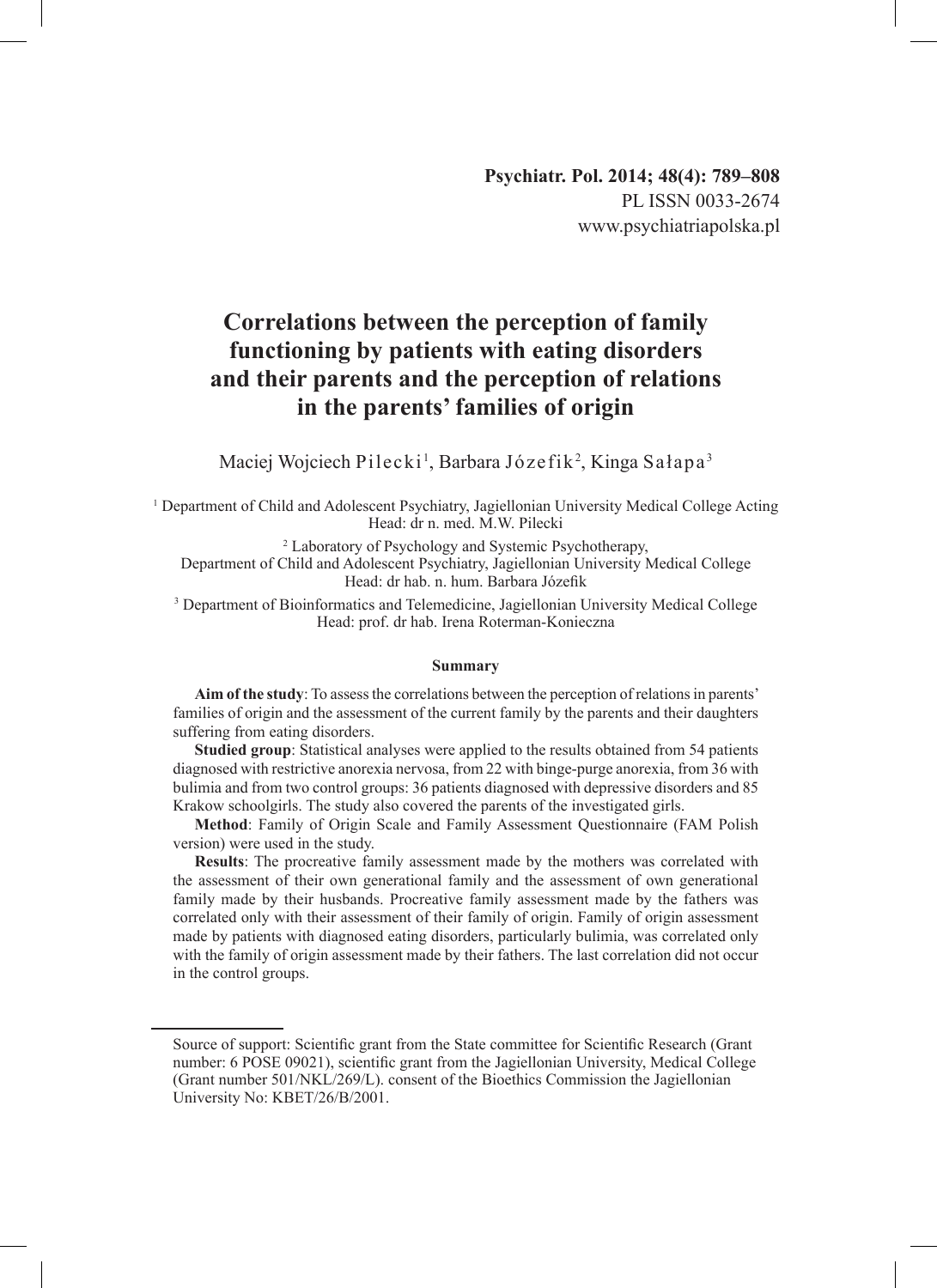**Conclusions**: The research shows a correlation between the experience of the families of origin and the current functioning of the family. They show the impact of the fathers' trangenerational experience on the perception of family relations of daughters with diagnosed anorexia and bulimia nervosa.

**Key words:** anorexia nervosa, bulimia nervosa, family, transgenerational transmission

#### **Study context**

One of the most interesting questions related to the family context posed from the study and clinical perspective concerns the correlations between the experiences from generational family and the functioning of the procreative family. It refers not only to how the experiences of the generational family shape the behaviour of people and determine the perception of the behaviour of others, but also to what extent such experiences co-form the quality of family relations of other family members.

Transgeneration theories assume that transgenerational transmission affects the relation patterns among family members impacting the functioning of them, including the emotional and social development of the children and the functioning of the family as a whole. Such transmission relates to various aspects of the relations such as: intimacy patterns, autonomy, family delegation processes, loyalty and commitment, value system, handling conflicts, dealing with loss [1–9]. These theories are consistent with the constructionist/narrative approach which views the family as an intersubjective dimension where community interpretation takes place [10, 11]. Family members constantly interpret the behaviour of their loved ones and define their relations with them on such basis. The manners in which relations and behaviours of family members are perceived and interpreted are frequently rooted in transgenerational experiences.

An important factor which affects how family members perceive the current functioning of the family seems to be the experience of intimacy and autonomy in the family of origin. The system concepts of Bowen [1], Stierlin [2, 3] and Williamson [5] emphasise the importance of age adequate autonomy and personal responsibility equally with ties and intimacy to others as a factor associated with good functioning of the individual and the family as a whole.

Disorders in the described dimensions are associated with the occurrence of difficulties, psychopathological symptoms, emotional disorders. This is confirmed by empirical studies based on transgenaration models, and particularly on Bowen's concept. And so, better differentiation of self is associated with lower levels of chronic anxiety and better psychological adjustment, fewer somatic complaints [12, 13], lower rates of violence in close relationships [14] and a greater ability to exercise effortful control [15]. Studies also show that the level of differentiation of self is connected with a better adaptation to married life and satisfaction with the relations with the family [16] and the type of relationships in adulthood [17]. Also, the results obtained by Sabatelli & Bartle-Haring [9] regarding adaptation to married life confirm that the experiences from the partners' family of origin have a significant impact on the functioning of marriage, however, it should be emphasised that women's rather than men's experiences have a greater influence on the marital relations. The presented results suggest that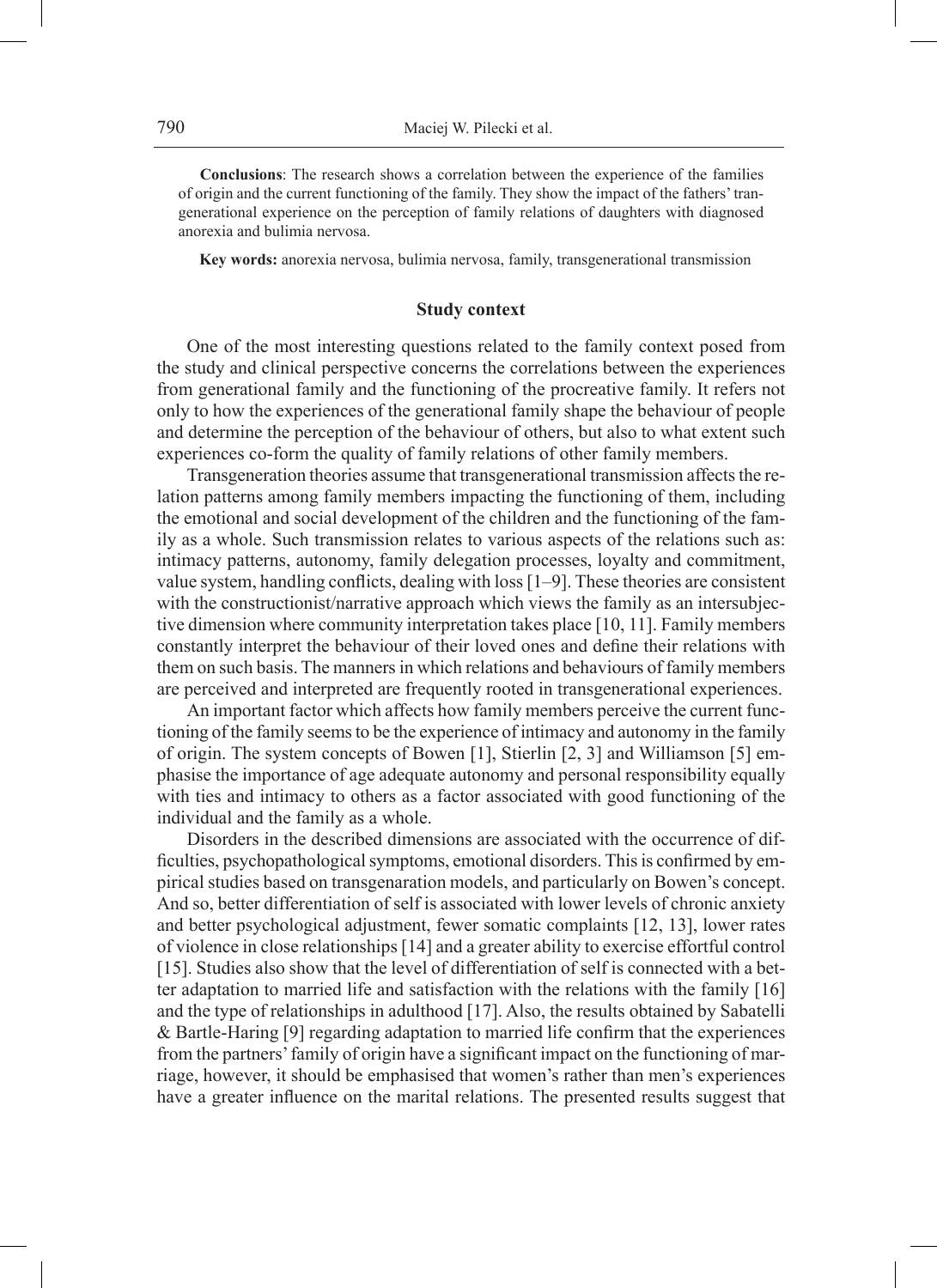the achievement of autonomy dependent on the experiences from the family of origin is a factor which affects better psychosocial functioning and better functioning in relationships. Conversely, a low level of autonomy is a risk factor for the development of emotional disorders and impaired functioning in relationships [18].

In the literature there are also reports proving the impact of early childhood experiences of mothers and fathers in their relations with their children. Research in this regard relates to particular issues connected to problematic behaviours [19-21] but also to positive impact [22-24].

Transgenerational experiences and issues concerning autonomy and intimacy seem to be important also in eating disorders. This is indicated by clinical models highlighting the difficulties in experiencing autonomy and intimacy in the patients' parents' families of origin [25, 26, 27, 28] as well as in the patients' families of origin [25, 26, 29, 30]. Empirical research partially confirms problems with achieving autonomy [31–42].

The described phenomena are complex due to the circularity of the processes. To simplify the analysis, two levels may be distinguished: the perspective of the adult family members and the perspective of children. The first involves the perception of marital and parental relations, the perception of the relations with own parents and own children, and the assessment of the functioning of the family as a whole. The second – the way in which children perceive their parents and the family as a whole.

The purpose of this study was to find the answer to the question of whether correlations exists between how the patients' parents perceive family relations in the aspect of experiencing intimacy and autonomy in their families of origin and the procreative family and how their daughters perceive the family in which they live.

A number of detailed questions were posed:

- 1. Is the perception of the experience of autonomy and intimacy in families of origin of the spouses who are parents of the patients with eating disorder diagnosis related to how they perceive the functioning of their own procreative family?
- 2. Is the perception of the experience of autonomy and intimacy in the parents' families of origin related to how the daughters with eating disorders diagnosis perceive the functioning of the family in which she is being brought up?

#### **Material**

The statistical analyses which form the basis of this publication applied the data of 54 patients diagnosed according to DSM-IV [43] with restrictive anorexia (ANR), 22 with binge-purge anorexia (ANBP), 36 with bulimia (BUL). There were two control groups in the study: 36 patients diagnosed with depressive disorders (episodes of severe depression, dysthymia, situational reaction with depressed mood) (DEP) according to DSM-IV [43] and 85 schoolgirls (KSG).

The study also covered the patients' parents. The data of 107 mothers and 76 fathers (ANRmothers,  $n = 54$ ; ANPBmothers,  $n = 22$ ; BULmothers,  $n = 31$ ; ANRfathers, n  $= 38$ ; ANBPfathers, n = 15; BULfathers, n = 23), 36 mothers and 24 fathers of girls from the depressive group and 80 mothers and 77 fathers of Krakow schoolgirls were used for statistical analyses.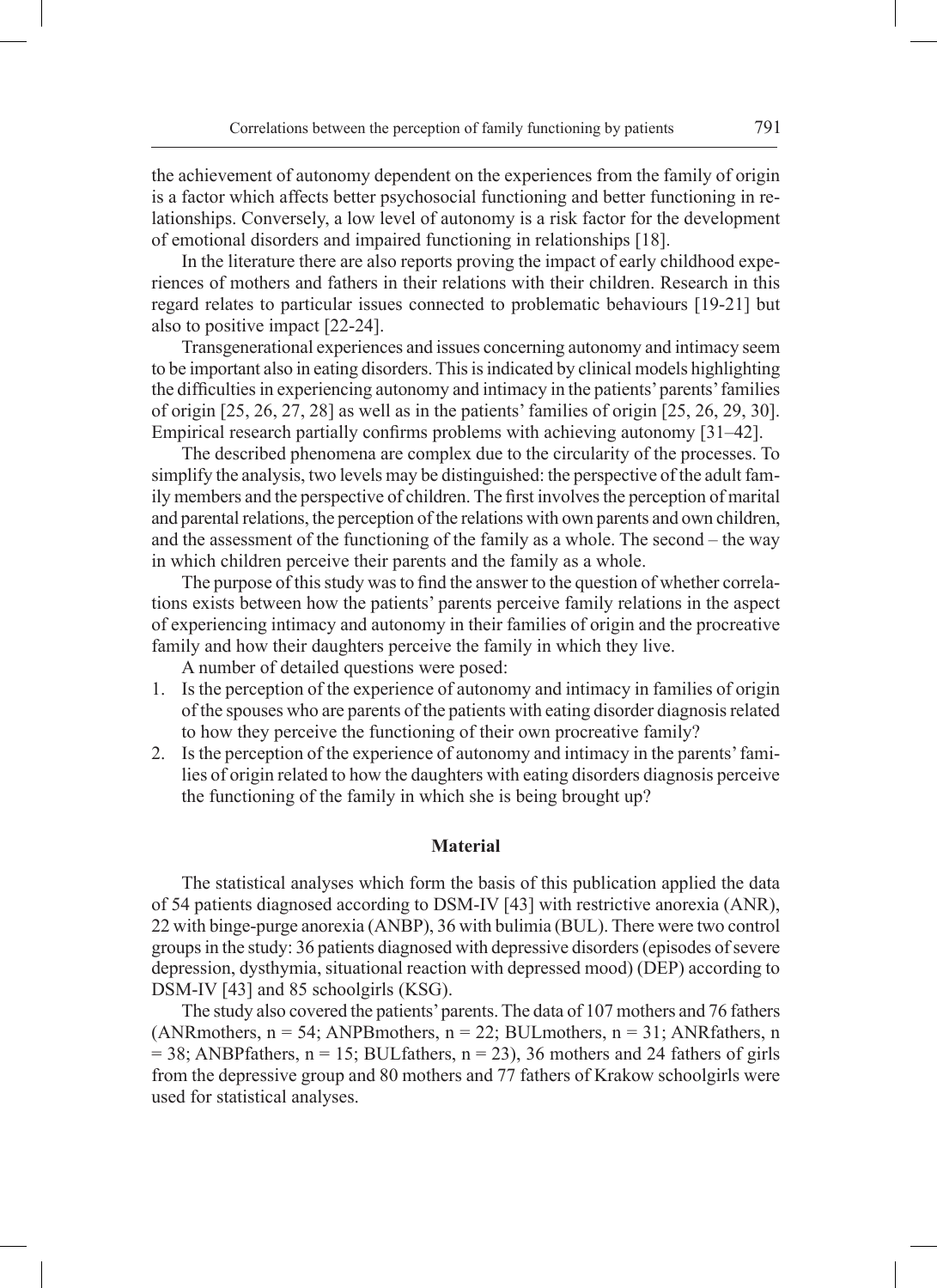Clinical diagnoses and subtypes of eating disorder diagnoses were based on the criteria and definitions of the Eating Disorder Examination [44, 45]. Consultation in the clinic required a referral from a doctor, a psychologist, the school or else an appointment was made by the parents. Disabled persons, or those raised in institutions were not included in the study. No one refused to participate in the study. Four girls were excluded from the analysis as they had severe depression accompanied by slightly increased symptoms of bulimia. People exhibiting subclinical symptoms according to DSM-IV (significant loss of weight within normal range, vomiting less frequently than twice a week, vomiting after subjective overeating episodes) were included in the relevant main groups [ANR ( $n = 7$ , ANBP ( $n = 6$ ), BUL ( $n = 2$ )]. All the subjects required psychiatric treatment.

## **Method**

To investigate the autonomy and intimacy in the patients' family of origin and their parents' family, the Family of Origin Scale (FOS) was applied. This tool developed by Hovestadt, Anderson, Piercy, Cochran and Fine refers to intergenerational models of family relations [46]. The scale is based on two interpenetrating concepts which determine healthy functioning of the family – autonomy and intimacy in relations. Autonomy is understood as the process by which an individual modifies their childhood relations with their parents in favour of independence and determination of own identity, and intimacy expresses the possibility of maintaining ties with the parents based on trust and mutual respect of set boundaries.

**The Autonomy Scale** (AUTON) consists of five subscales:

- clarity of expression examines whether feelings and behaviours of an individual are comprehensible to other family members;
- responsibility examines the extent to which family members take responsibility for their actions;
- respect for others examines whether the opinion of each family member is taken into account;
- openness to others examines the extent to which family members behave in an open and direct manner;
- acceptance of separation and loss examines how a family deals with loss;

**The Intimacy Scale** (INTIM) is also examined with the use of five subscales which are:

- range of feelings examines whether family members display a wide range of emotions;
- mood and tone examines whether the atmosphere in the family is friendly and positive;
- conflict resolution examines whether the daily problems are handled without undue stress;
- empathy examines the extent to which family members are sensitive to the others;
- trust examines the extent to which the family members believe that other people are trustworthy;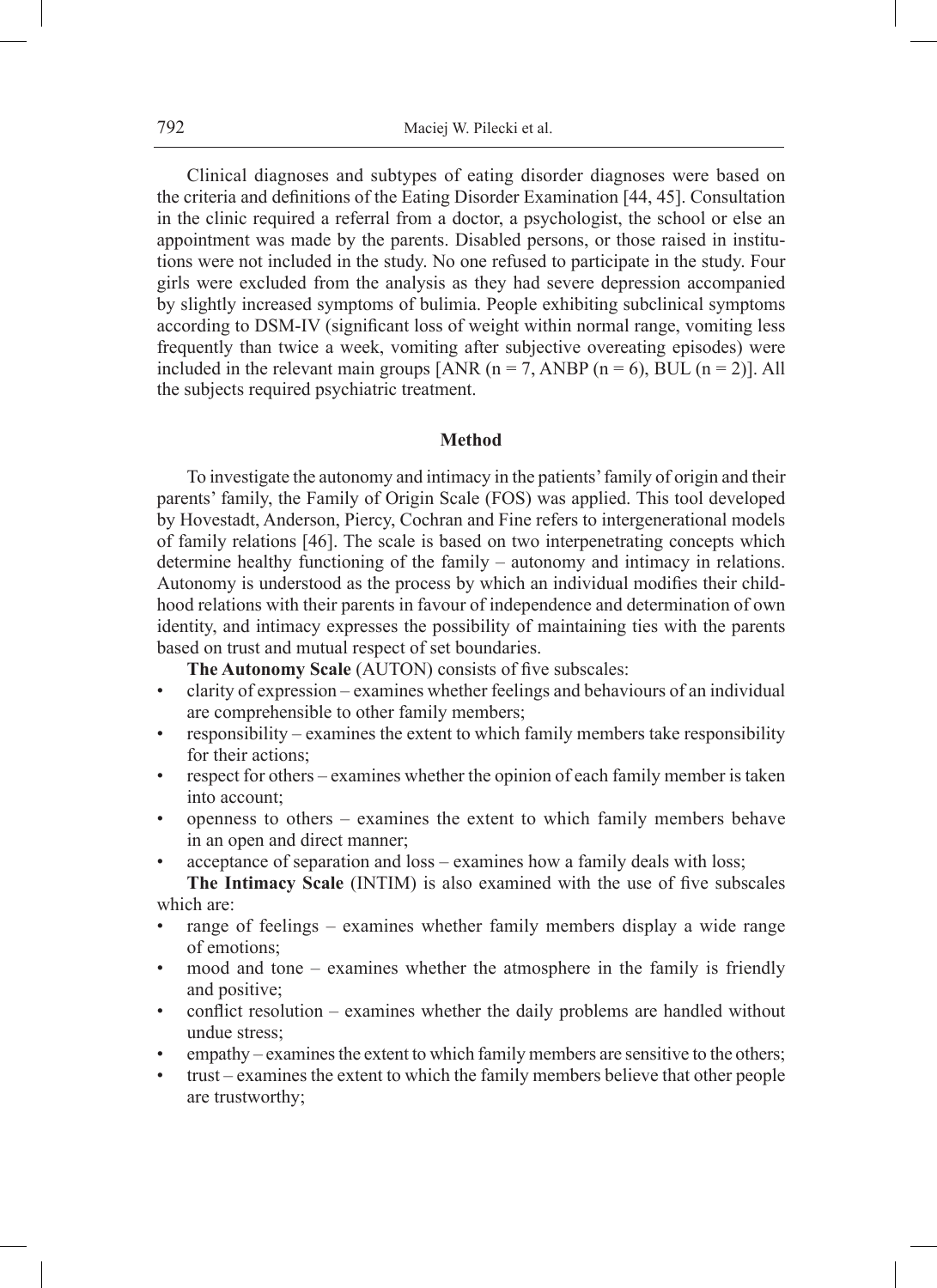The higher the score in the scales, the greater the autonomy and intimacy.

The tool was standardised to the Polish conditions by Fajkowska-Stanik [47]. The average values obtained for each scale in the Polish studies were similar to the results obtained by the authors of the scales. FOS also displayed high accuracy rates (W =  $0.88$ ;  $\alpha$  Cronbach coefficient = 0.82) and reliability (Spearman-Brown formula 0.92, Guttman coefficient 0.92.)

The scale was filled in by the patients and their parents.

The study also applied the Family Assessment Questionnaire (FAM Polish version) which was adapted to Polish conditions [48] from a German version of the III FAM Family Assessment Measure questionnaire by Steinhauer, Santa Barbara and Skinner [49]. FAM Polish version is a conceptualisation of The Process Model of Family Functioning [50] which assumes that the primary function of the family system is to create conditions for the development of its members. This development occurs at the biological, psychological and social level and takes into account the responsibilities which are connected with family life cycle as well as with unpredictable life events. The concept emphasises dynamic interactions between different dimensions of family functioning. The model builds on the McMaster Model of Family Functioning by Epstein et al. [50].

The German version of the FAM III, referred to as *Famielienbogen*, was adapted and standardised into English by Cierpka and Frevert [51]. Due to the proximity of the cultural context, it was considered that the German version of FAM III would provide a better basis for adaptation and standardisation into Polish than the English version.

The FAM questionnaire is a tool allowing for multidimensional description of the family system as it captures family relations in three perspectives: dyadic, overall family assessment, assessment of own place in the family.

The FAM questionnaire relating to the above-discussed dimensions of family functioning consists of the following seven scales:

Task Completion (TC); Role Performance (RP); Communication (COM); Emotionality (E); Affective Involvement (AI);Control (CON);Values and norms (VN).

The questionnaire also includes three additional scales: Social Expectations (SE), Defence (DEF) and the General Scale (GEN). The first two examine the willingness to fulfil social expectations, and a tendency to present a better image.

As mentioned before, the FAM questionnaires were standardised for Poland [48]. The results obtained in the form of Cronbach's alpha coefficients were consistent with the English and German versions and above  $\alpha = 0.50$  for individual scales. As a result of the standardisation procedures two additional factor scales were introduced in addition to the original scales: the scale of Positive answers (POS) and of Negative answers (NEG) which represent the total negative and positive assessments made by a particular investigated person. The study applied scales for family assessment as a whole. Analyses of positive and negative answers have not been carried out due to the auxiliary and local nature of the scales.

A lower score indicates a more positive assessment in all the scales except SE and DEF, where the correlation is reversed.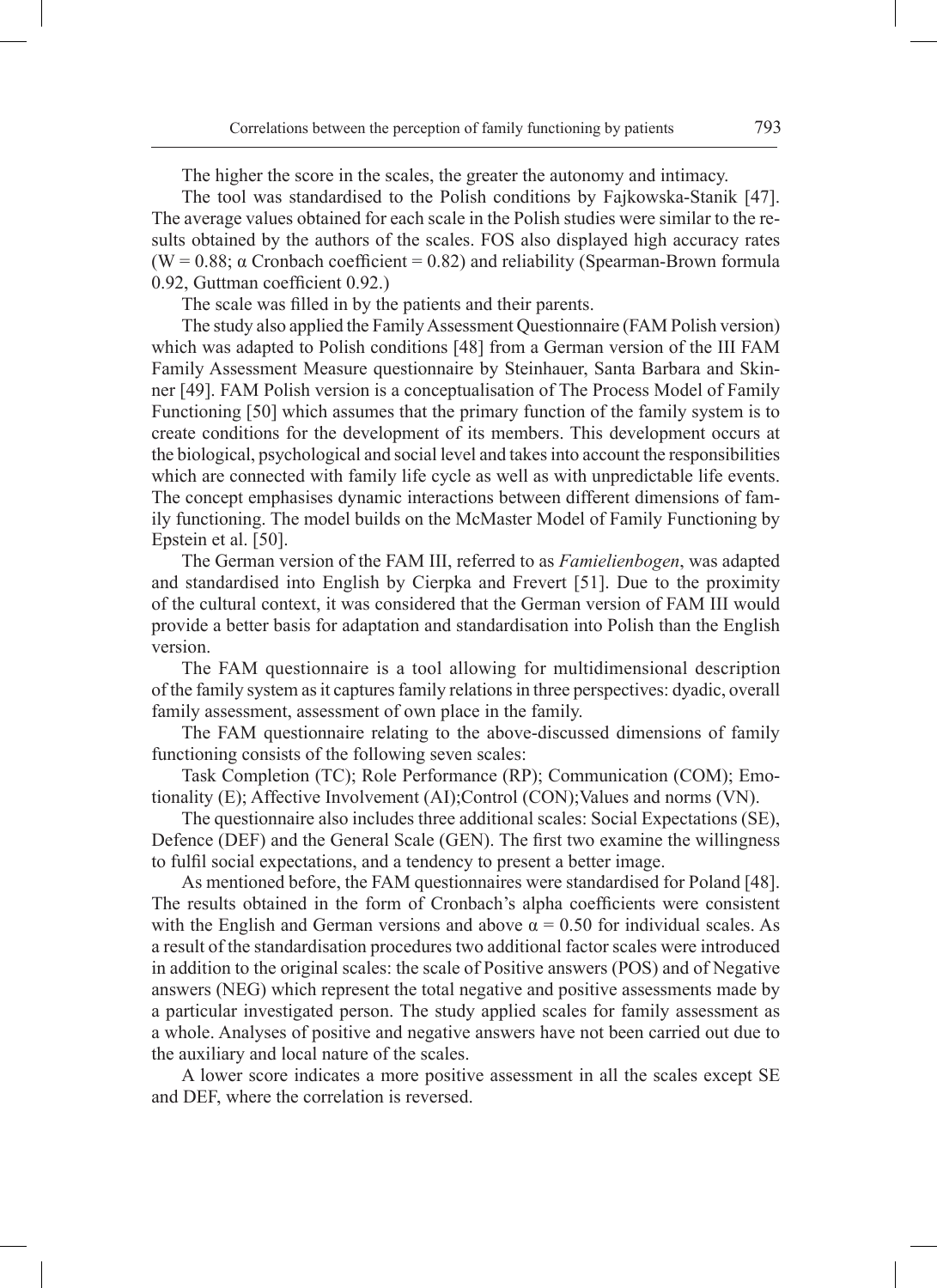#### **Results**

The average age of patients from theANR group was 16.44 (SD 1.57), from ANBP 16.91 (SD 1.31), BUL 17.47 (SD 1.03 ), DEP 16.78 (SD 1.69 ), KSG 16.99 (SD 1.55). The Kruskal–Wallis test showed no significant differences between the age of the girls in the study groups ( $p = 0.056$ ). The family structure of the study subjects has been presented in table 1.

| Family structure/Diagnosis       |                      | <b>NOR</b> | <b>ANR</b> | <b>ANBP</b> | <b>BUL</b> | <b>DEP</b> |
|----------------------------------|----------------------|------------|------------|-------------|------------|------------|
|                                  | Sample size          | 70         | 45         | 18          | 25         | 26         |
| Complete family                  | Percentage per group | 89.7%      | 83.3%      | 85.7%       | 69.4%      | 72,2%      |
|                                  | Sample size          | 4          | 9          | 2           | 10         | 9          |
| Divorced or single parent family | Percentage per group | 5.1%       | 16.7%      | 9.5%        | 27.8%      | 25%        |
|                                  | Sample size          | 4          | 0          |             |            |            |
| Reconstructed family             | Percentage per group | 5.1%       | 0.0%       | 4.8%        | 2.8%       | 2,8%       |

Table 1. **Family structures in the study groups**

In the ANR group two fathers handed in questionnaires assessing the mother, and additionally one of them also handed in a questionnaire assessing the child and the family. In the BUL group two fathers from single-parent families handed in all the three questionnaires. In the other groups, none of the fathers from single-parent families handed in the filled questionnaires.

Of the single families only one father from ANR group and three from the BUL group handed in questionnaires assessing the families. In the remaining groups none of the fathers from single families handed in any questionnaires.

Average disorder duration (in months) was  $12.06 \ (\pm 8.65)$  in ANR,  $17.91 \ (\pm 14.25)$ in ANBP, 14.64  $(\pm 9.27)$  in BUL and 11.76  $(\pm 10.9)$  in DEP. The Kruskal–Wallis test revealed no significant difference between the disorder duration for girls in the study groups (p = 0.090). BMI was 15.44 ( $\pm$  1.84) kg/m<sup>2</sup> in ANR, 16.14 ( $\pm$  1.69) kg/m<sup>2</sup> in ANBP, 19.59 ( $\pm$  1.67) kg/m<sup>2</sup> in BUL, 19.80 ( $\pm$  2.52) kg/m<sup>2</sup> in DEP. Post-hoc tests revealed no significant differences between ANR and ANBP in the context of BMI  $(p = 129, T-Student test for independent variables)$ . Objective episodes of overeating in ANBP took place a month prior to the study 32.63 (±39.5) times, in BUL 43.7  $(\pm 37.74)$  times, vomiting in ANBP 48.05 ( $\pm 49.51$ ) times, in BUL 59.44 ( $\pm 48.56$ ) times. There were no statistically significant differences between ANBP and BUL in the context of the described bulimic symptoms (episodes of overeating:  $p = 0.201$ , vomiting:  $p = 0.289$ ; the Kruskal-Wallis test). 3 patients from ANR used pharmacological agents to control their body mass. In 6 girls from the ANBP group and 11 from the BUL group compensatory use of pharmacological agents or laxatives was observed. There were no statistically significant differences between the ANBP and BUL groups in this respect ( $p = 0.391$ , chi-square test). 12 patients from ANR group did exercise to slim down. 11 patients from ANBP group and 5 from BUL group did exercise as a compensatory behaviour. There were no statistically significant differences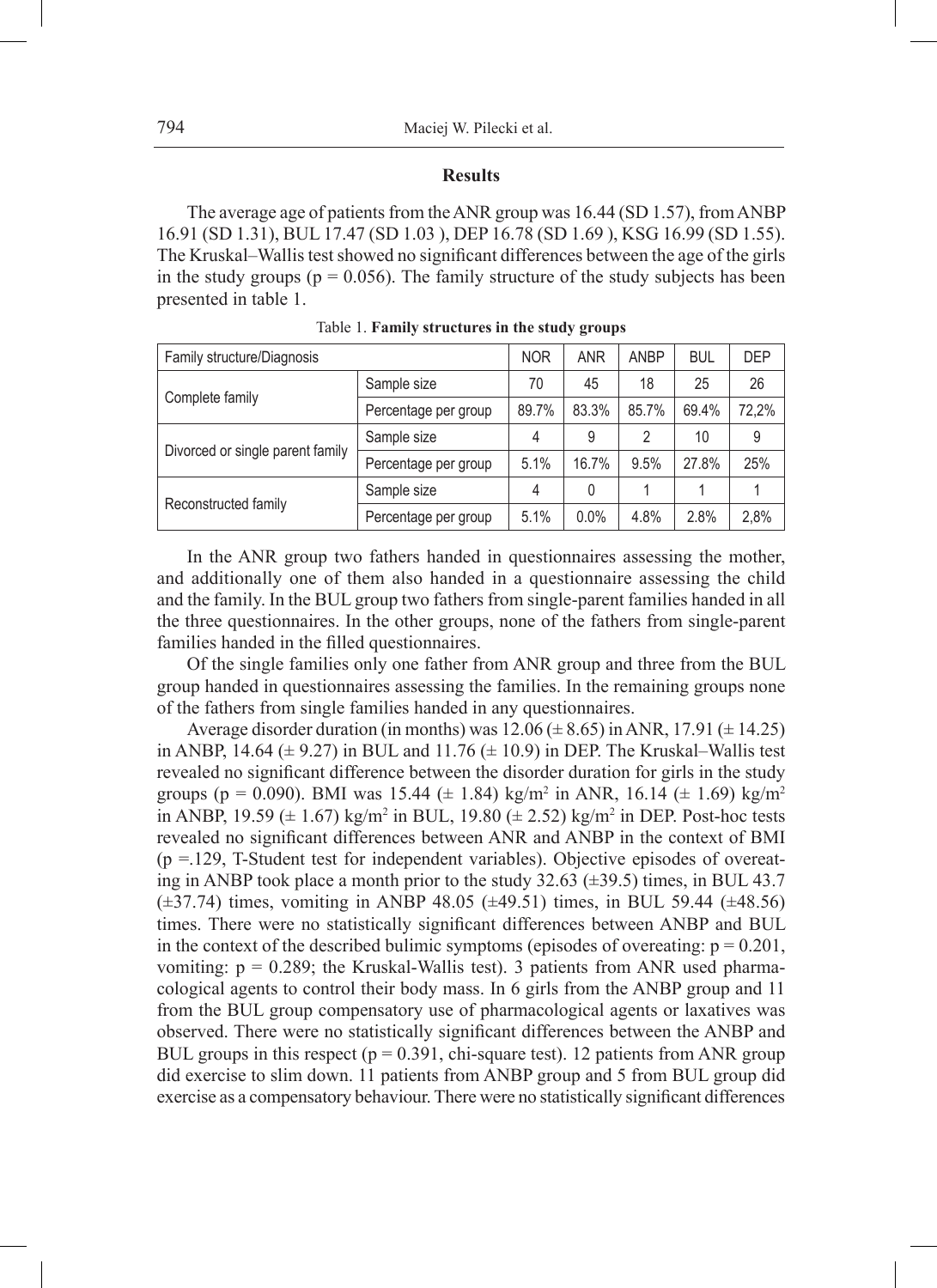between the ANBP and BUL groups in this respect ( $p = 0.015$ , chi-square test). 46 patients from the ANR group fasted in order to slim down. Fasting as a compensatory behaviour was observed in 16 patients from ANBP and 11 from BUL groups. There was a statistically significant difference between fasting as a compensatory behaviour between the ANBP and BUL groups ( $p = 0.010$ , chi-square test).

# The correlation between the FOS and the FAM Polish version scales in the control group

The study of correlations between the results of FOS and the FAM Polish version scales in the group consisting of schoolgirls, their mothers and fathers (Table 21 ) revealed two significant correlations. The first value presented in the table is R, and the other is p. It turned out that the way in which the mother assesses the procreative family functioning is correlated with both her experiences from her family of origin and the experiences of her husband's family of origin, while the husband's assessment of the functioning of procreative family is correlated only with the experiences from his family of origin. There were no correlations between how daughters assess the family in which they were raised and intergenerational experiences of the parents.

|                                               |               |          | Family in mother's assessment |           |        |        | Family in father's assessment |          |        | Family in daughter's<br>assessment |        |        |
|-----------------------------------------------|---------------|----------|-------------------------------|-----------|--------|--------|-------------------------------|----------|--------|------------------------------------|--------|--------|
| <b>FOS</b><br><b>FAM</b><br>Polish<br>version | <b>AUTONm</b> | INTIMm   | <b>AUTONf</b>                 | INTIME    | AUTONm | INTIMm | <b>AUTONf</b>                 | INTIMF   | AUTONm | INTIm                              | AUTONf | INTIMF |
|                                               | $-0.341$      | $-0.331$ | $-0.435*$                     | $-0.391*$ |        |        | $-0.303$                      | $-0.332$ |        |                                    |        |        |
| ТC                                            | 0.003         | 0.004    | 0.000                         | 0.001     |        |        | 0.010                         | 0.005    |        |                                    |        |        |
|                                               | $-0.358$      | $-0.357$ | $-0.373$                      | $-0.387$  |        |        | $-0.437$                      | $-0.484$ |        |                                    |        |        |
| <b>RP</b>                                     | 0.002         | 0.002    | 0.001                         | 0.001     |        |        | 0.000                         | 0.000    |        |                                    |        |        |
|                                               | $-0.261$      | $-0.270$ | $-0.323$                      | $-0.336$  |        |        | $-0.414$                      | $-0.465$ |        |                                    |        |        |
| COM                                           | 0.025         | 0.020    | 0.006                         | 0.004     |        |        | 0.000                         | 0.000    |        |                                    |        |        |
| E                                             | $-0.313$      | $-0.271$ | $-0.371$                      | $-0.327$  |        |        | $-0.264$                      | $-0.290$ |        |                                    |        |        |
|                                               | 0.007         | 0.020    | 0.001                         | 0.005     |        |        | 0.026                         | 0.014    |        |                                    |        |        |
|                                               | $-0.264$      | $-0.242$ | $-0.395$                      | $-0.449$  |        |        | $-0.385$                      | $-0.490$ |        |                                    |        |        |
| Al                                            | 0.023         | 0.038    | 0.001                         | 0.000     |        |        | 0.001                         | 0.000    |        |                                    |        |        |
|                                               | $-0.273$      | $-0.271$ | $-0.336$                      | $-0.385$  |        |        | $-0.354$                      | $-0.384$ |        |                                    |        |        |
| CON                                           | 0.019         | 0.019    | 0.004                         | 0.001     |        |        | 0.002                         | 0.001    |        |                                    |        |        |

|  | Table 2. Correlation between FOS and the FAM Polish version scales in the control group |  |  |  |  |  |  |  |  |  |  |
|--|-----------------------------------------------------------------------------------------|--|--|--|--|--|--|--|--|--|--|
|--|-----------------------------------------------------------------------------------------|--|--|--|--|--|--|--|--|--|--|

<sup>1</sup> The tables took into account only statistically significant interactions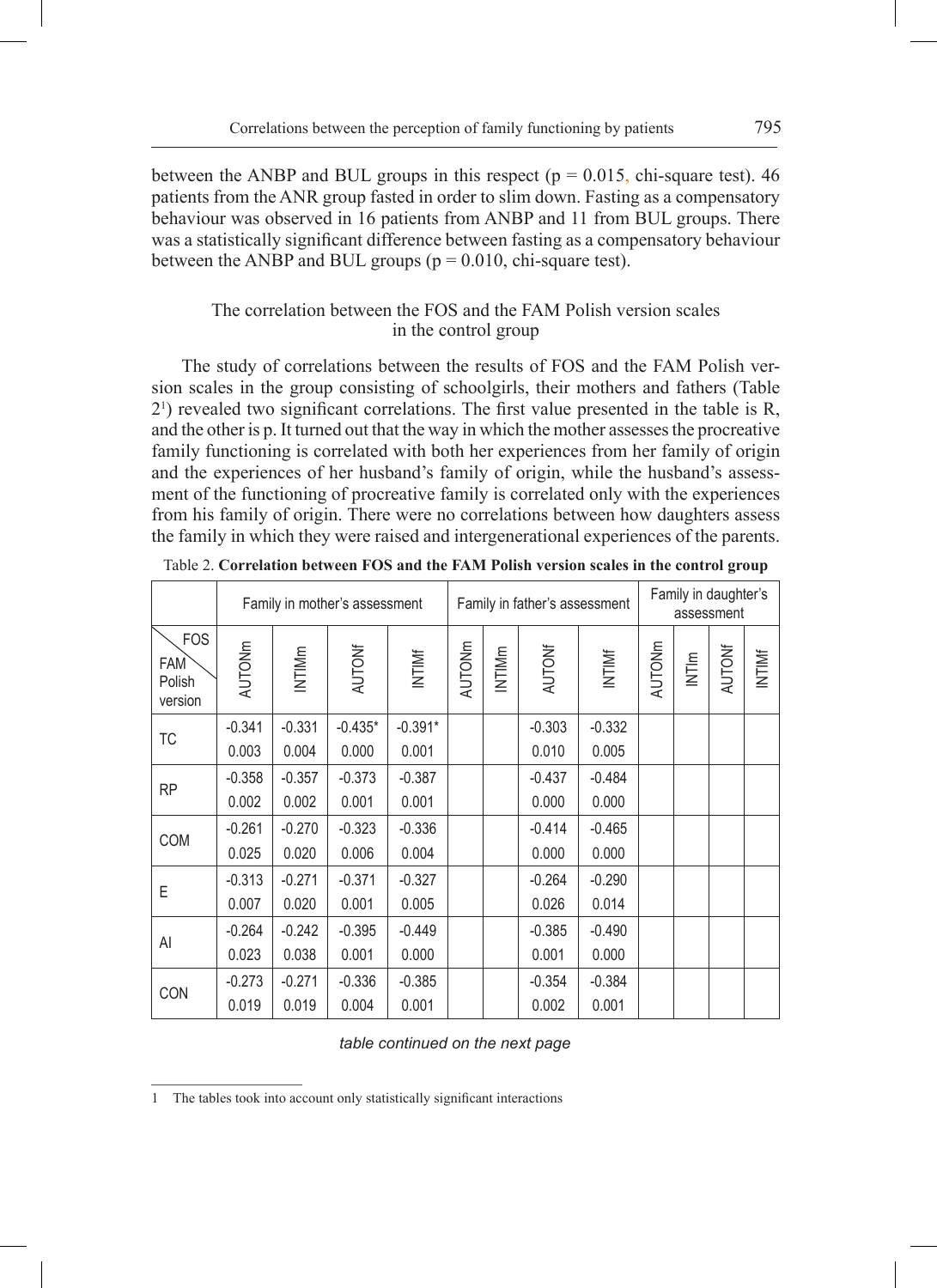|            |          |          | $-0.234$ | $-0.250$ |  |           |           |  |  |
|------------|----------|----------|----------|----------|--|-----------|-----------|--|--|
| VN         |          |          | 0.048    | 0.034    |  |           |           |  |  |
| <b>SE</b>  | 0.254    | 0.273    | 0.316    | 0.301    |  | $0.419*$  | $0.459*$  |  |  |
|            | 0.029    | 0.019    | 0.007    | 0.010    |  | 0.000     | 0.000     |  |  |
| <b>DEF</b> | 0.384    | 0.428    | $0.343*$ | $0.232*$ |  | $0.287*$  | 0.308     |  |  |
|            | 0.001    | 0.000    | 0.003    | 0.049    |  | 0.015     | 0.009     |  |  |
|            | $-0.374$ | $-0.369$ | $-0.487$ | $-0.496$ |  | $-0.447*$ | $-0.520*$ |  |  |
| <b>GEN</b> | 0.001    | 0.001    | 0.000    | 0.000    |  | 0.000     | 0.000     |  |  |

\* Pearson coefficient (the others are Spearman coefficients), an empty grid means there is no statistically significant correlation

### The correlation between the FOS and the FAM Polish version scales in the ANR group

In the group of girls with restrictive anorexia and their parents in the group of mothers, similar correlations were found to those observed in the group of the schoolgirls' mothers, but there were fewer correlations. The way in which the mothers perceived the procreative family functioning was correlated with how the mother and the father assessed their family of origin. It is also worth noting that the correlations concerned mainly the experience of intimacy in the father's family of origin.

As for the father's assessment of the procreative family functioning, similarly to the group of the schoolgirls' fathers it was only correlated with the experiences from his family of origin.

Family functioning assessment by patients with diagnosed anorexia revealed some correlation with the fathers' results in FOS. There was no correlation between how the patients assessed the family in which they were raised and intergenerational experiences of the mothers.

|                                        |                    |                    | Family in mother's assessment |                   |               |        | Family in father's assessment |                   |        |            | Family in daughter's<br>assessment |        |
|----------------------------------------|--------------------|--------------------|-------------------------------|-------------------|---------------|--------|-------------------------------|-------------------|--------|------------|------------------------------------|--------|
| <b>FOS</b><br>FAM<br>Polish<br>version | <b>AUTONm</b>      | INTIMm             | AUTONf                        | INTIMF            | <b>AUTONm</b> | INTIMm | AUTONf                        | INTIME            | AUTONm | $N$ T $ m$ | AUTONf                             | INTIME |
| TC                                     | $-0.281*$<br>0.042 | $-0.319*$<br>0.021 | $-0.366*$<br>0.024            | $-0.515$<br>0.001 |               |        | $-0.391*$<br>0.017            |                   |        |            |                                    |        |
| <b>RP</b>                              |                    | $-0.294*$<br>0.036 |                               |                   |               |        | $-0.428$<br>0.008             | $-0.483$<br>0.002 |        |            |                                    |        |

Table 3. **Correlation between FOS and the the FAM Polish version scales in the anorexia diagnosed patients' group**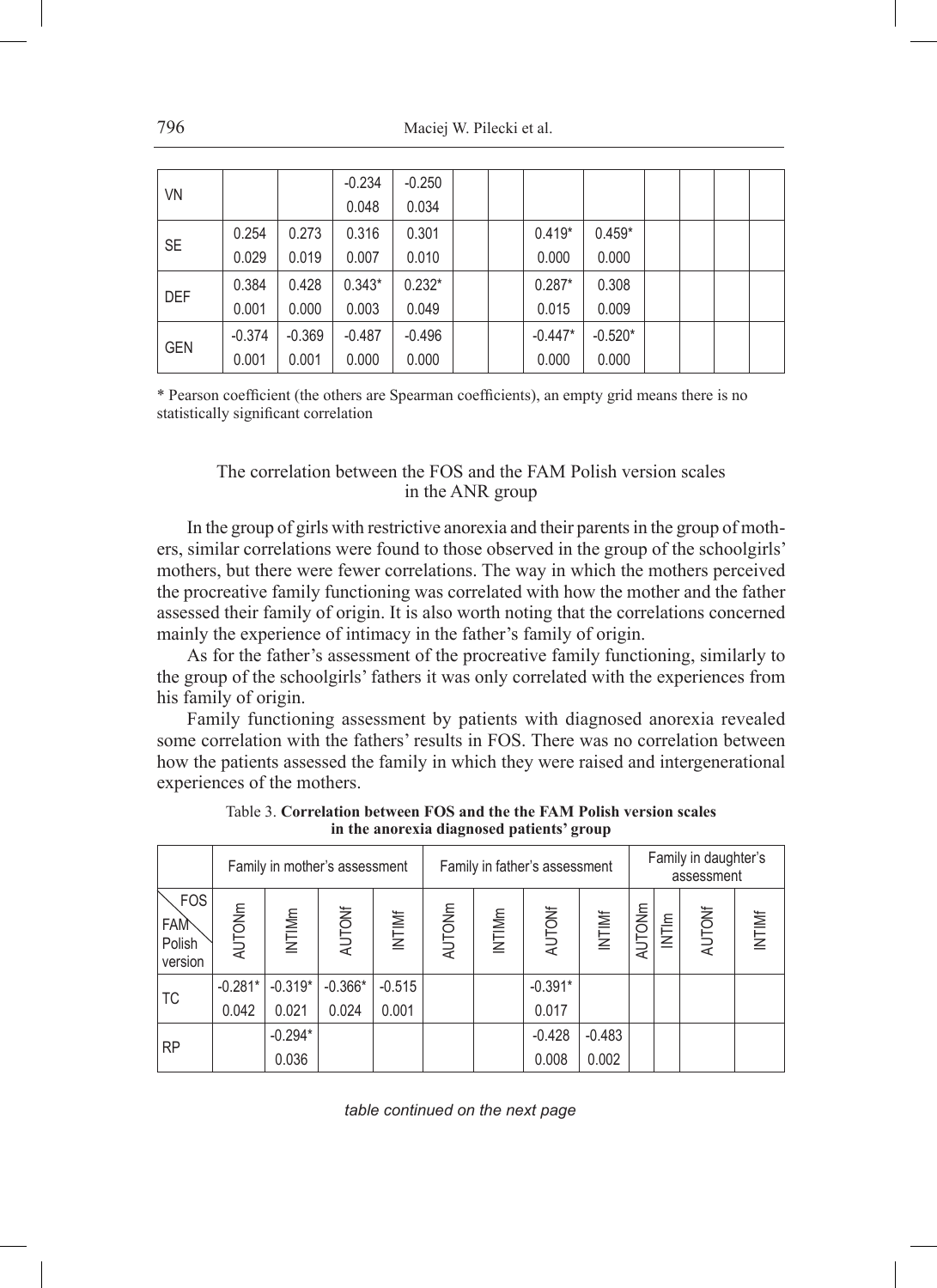| <b>COM</b> | $-0.369*$ | $-0.378*$ |           |          |          |          |           |          |  | $-0.363*$ | $-0.345$ |
|------------|-----------|-----------|-----------|----------|----------|----------|-----------|----------|--|-----------|----------|
|            | 0.007     | 0.006     |           |          |          |          |           |          |  | 0.025     | 0.034    |
| E          | $-0.430*$ | $-0.356$  |           | $-0.343$ |          |          | $-0.407*$ |          |  |           |          |
|            | 0.010     | 0.010     |           | 0.035    |          |          | 0.012     |          |  |           |          |
|            | $-0.497$  | $-0.457$  |           | $-0.432$ |          |          |           |          |  |           |          |
| Al         | 0.000     | 0.001     |           | 0.008    |          |          |           |          |  |           |          |
|            |           |           |           | $-0.341$ |          |          |           | $-0.391$ |  | $-0.411$  |          |
| <b>CON</b> |           |           |           | 0.036    |          |          |           | 0.017    |  | 0.012     |          |
|            |           |           |           | $-0.428$ |          |          |           |          |  |           |          |
| <b>VN</b>  |           |           |           | 0.009    |          |          |           |          |  |           |          |
|            | $0.504*$  | $0.599*$  |           | 0.350    |          |          | $0.360*$  |          |  |           |          |
| <b>SE</b>  | 0.000     | 0.000     |           | 0.034    |          |          | 0.029     |          |  |           |          |
|            | $0.302*$  | $0.415*$  |           | 0.361    | $0.366*$ | $0.334*$ | $0.331*$  | 0.333    |  |           | 0.324    |
| <b>DEF</b> | 0.035     | 0.003     |           | 0.033    | 0.026    | 0.046    | 0.049     | 0.047    |  |           | 0.016    |
|            | $-0.409*$ | $-0.408*$ | $-0.335*$ | $-0.501$ |          |          | $-0.442*$ | $-0.416$ |  |           |          |
| <b>GEN</b> | 0.004     | 0.004     | 0.049     | 0.002    |          |          | 0.007     | 0.012    |  |           |          |

\* Pearson coefficient (the others are Spearman coefficients), an empty grid means there is no statistically significant correlation.

# The correlation between the FOS and the FAM Polish version scales in the ANBP group

In the group of girls with diagnosed binge purge anorexia and their parents there were fewer correlations than in the restrictive anorexia group. Their character in the patients' assessment with the exception of emotionality proved to be similar to the previously observed dependence. In the case of Emotionality it was correlated to the perception of emotional experience in the mother's assessment.

|                                                       |  | Table 4. The correlation between FOS and the FAM Polish version scales |  |
|-------------------------------------------------------|--|------------------------------------------------------------------------|--|
| in the binge purge anorexia diagnosed patients' group |  |                                                                        |  |

|                                        |        | Family in mother's assess-<br>ment |        |        |        |        | Family in father's assessment |                   |               |        | ment          | Family in daughter's assess- |
|----------------------------------------|--------|------------------------------------|--------|--------|--------|--------|-------------------------------|-------------------|---------------|--------|---------------|------------------------------|
| <b>FOS</b><br>FAM<br>Polish<br>version | AUTONm | INTIMm                             | AUTONf | INTIMF | AUTONm | INTIMm | <b>AUTONf</b>                 | <b>INTIMF</b>     | <b>AUTONm</b> | INTIMm | <b>AUTONf</b> | INTIMF                       |
| TC                                     |        |                                    |        |        |        |        |                               |                   |               |        |               | $-0.533*$<br>0.041           |
| <b>RP</b>                              |        |                                    |        |        |        |        |                               | $-0.603$<br>0.022 |               |        |               |                              |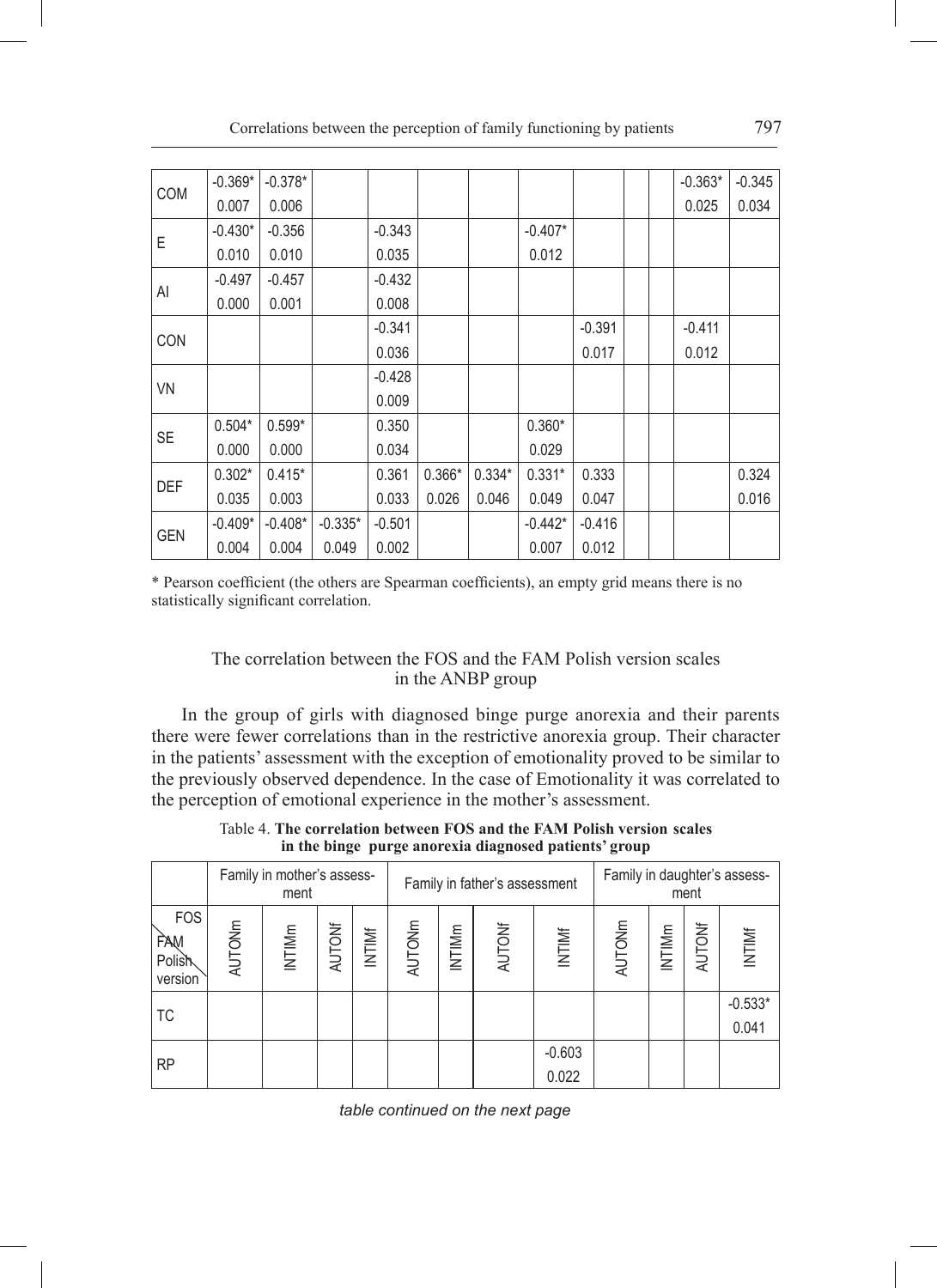|            | $-0.449*$ | $-0.450*$ |  |          |           |           |          |  |  |
|------------|-----------|-----------|--|----------|-----------|-----------|----------|--|--|
| <b>COM</b> | 0.047     | 0.046     |  |          |           |           |          |  |  |
| Е          | $-0.511*$ |           |  |          | $-0.665*$ | $-0.656*$ | $-0.465$ |  |  |
|            | 0.021     |           |  |          | 0.013     | 0.015     | 0.029    |  |  |
| Al         |           | $-0.469*$ |  | $-0.617$ | $-0.688$  | $-0.740$  |          |  |  |
|            |           | 0.037     |  | 0.019    | 0.007     | 0.002     |          |  |  |
| <b>CON</b> | $-0.458*$ |           |  |          |           |           |          |  |  |
|            | 0.042     |           |  |          |           |           |          |  |  |
| <b>GEN</b> | $-0.479*$ |           |  |          |           |           |          |  |  |
|            | 0.044     |           |  |          |           |           |          |  |  |

\* Pearson coefficient (the others are Spearman coefficients), an empty grid means there is no statistically significant correlation.

# The correlation between the FOS and the FAM Polish version scales in the BUL group

In the group of patients with bulimia nervosa and their parents the assessment of procreative family functioning made by the mother was correlated with the experiences of her husband's family of origin to a much greater extent (10 correlations) than with her experiences from her family of origin (4 correlations).

As for the father's assessment of the procreative family functioning, similarly to the previous groups it was only correlated with the experiences from his family of origin.

Family functioning assessment by patients with diagnosed bulimia revealed some correlation with the fathers' experience of autonomy (7 correlations). As in the previous groups, there was no correlation between how the patients assessed the family in which they were raised and intergenerational experiences of mothers.

|                                               |               |           | Family in mother's assessment |           |        |        | Family in father's<br>assessment |           |        |        | Family in daughter's<br>assessment |        |
|-----------------------------------------------|---------------|-----------|-------------------------------|-----------|--------|--------|----------------------------------|-----------|--------|--------|------------------------------------|--------|
| <b>FOS</b><br><b>FAM</b><br>Polish<br>version | <b>AUTONm</b> | INTIMm    | <b>AUTONf</b>                 | INTIMF    | AUTONm | INTIMm | <b>AUTONf</b>                    | INTIMF    | AUTONm | INTIMm | <b>AUTONf</b>                      | INTIMF |
| ΤÇ                                            |               |           | $-0.510*$                     |           |        |        | $-0.456*$                        | $-0.508*$ |        |        | $-0.449*$                          |        |
|                                               |               |           | 0.037                         |           |        |        | 0.029                            | 0.013     |        |        | 0.041                              |        |
| <b>RP</b>                                     | $-0.587*$     | $-0.524*$ | $-0.699*$                     | $-0.654*$ |        |        | $-0.437*$                        | $-0.505*$ |        |        | $-0.594*$                          |        |
|                                               | 0.001         | 0.004     | 0.002                         | 0.004     |        |        | 0.042                            | 0.016     |        |        | 0.005                              |        |
| <b>COM</b>                                    |               |           | $-0.605*$                     | $-0.549*$ |        |        | $-0.640*$                        | $-0.620*$ |        |        |                                    |        |
|                                               |               |           | 0.010                         | 0.022     |        |        | 0.006                            | 0.002     |        |        |                                    |        |

Table 5. **The correlation between the FOS and the FAM Polish version scales in the bulimia diagnosed patients' group**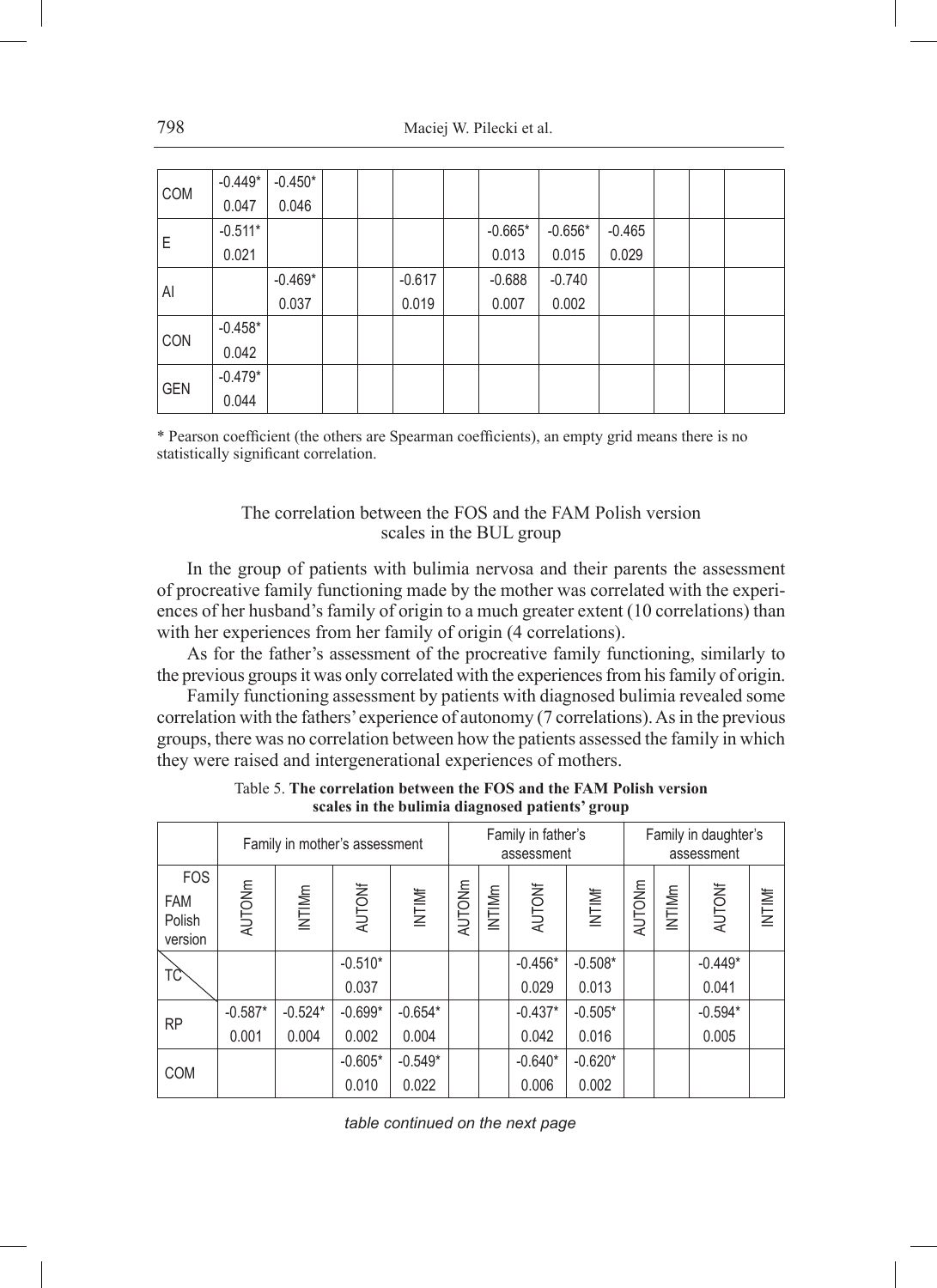| E          |           |           |           |           |  |           | $-0.441*$ |  | $-0.482$  |  |
|------------|-----------|-----------|-----------|-----------|--|-----------|-----------|--|-----------|--|
|            |           |           |           |           |  |           | 0.035     |  | 0.027     |  |
| Al         |           |           | $-0.514$  |           |  |           |           |  | $-0.514*$ |  |
|            |           |           | 0.035     |           |  |           |           |  | 0.017     |  |
| <b>CON</b> | $-0.472*$ | $-0.526*$ |           |           |  |           | $-0.496*$ |  | $-0.514*$ |  |
|            | 0.011     | 0.004     |           |           |  |           | 0.026     |  | 0.020     |  |
| <b>VN</b>  |           |           |           |           |  | $-0.489*$ | $-0.604*$ |  |           |  |
|            |           |           |           |           |  | 0.025     | 0.004     |  |           |  |
| <b>SE</b>  |           |           | $0.573*$  | $0.499*$  |  |           | $0.429*$  |  | 0.526     |  |
|            |           |           | 0.020     | 0.049     |  |           | 0.041     |  | 0.014     |  |
| <b>DEF</b> |           |           |           |           |  |           |           |  |           |  |
|            |           |           | $-0.685*$ | $-0.580*$ |  | $-0.546*$ | $-0.621*$ |  | $-0.471*$ |  |
| <b>GEN</b> |           |           | 0.003     | 0.019     |  | 0.013     | 0.003     |  | 0.042     |  |

\* Pearson coefficient (the others are Spearman coefficients), an empty grid means there is no statistically significant correlation.

# The correlation between the FOS and the FAM Polish version scales in the DEP group

In the group of patients with depression and their parents the assessment of procreative family functioning made by the mother was correlated with the experiences of her husband from his family of origin in one scale and the experiences of mothers in two FAMAQ scales.

|                                               |               | Family in mother's assessment |               |        |        |        | Family in father's<br>assessment |          |        | Family in daughter's | assessment    |               |
|-----------------------------------------------|---------------|-------------------------------|---------------|--------|--------|--------|----------------------------------|----------|--------|----------------------|---------------|---------------|
| <b>FOS</b><br><b>FAM</b><br>Polish<br>version | <b>AUTONm</b> | INTIMm                        | <b>AUTONf</b> | INTIME | AUTONm | INTIMm | AUTONf                           | INTIMf   | AUTONm | INTIMm               | <b>AUTONE</b> | <b>INTIMF</b> |
| $\mathcal{R}P$                                | $-0.525*$     | $-0.616$                      |               |        |        |        |                                  | $-0.426$ |        |                      |               |               |
|                                               | 0.001         | 0.000                         |               |        |        |        |                                  | 0.043    |        |                      |               |               |
| DEF                                           | 0.341         |                               |               |        |        |        |                                  |          |        |                      |               |               |
|                                               | 0.045         |                               |               |        |        |        |                                  |          |        |                      |               |               |

Table 6. **The correlation between the FOS and the FAM Polish version scales in the depression diagnosed patients' group**

\* Pearson coefficient (the others are Spearman coefficients), an empty grid means there is no statistically significant correlation.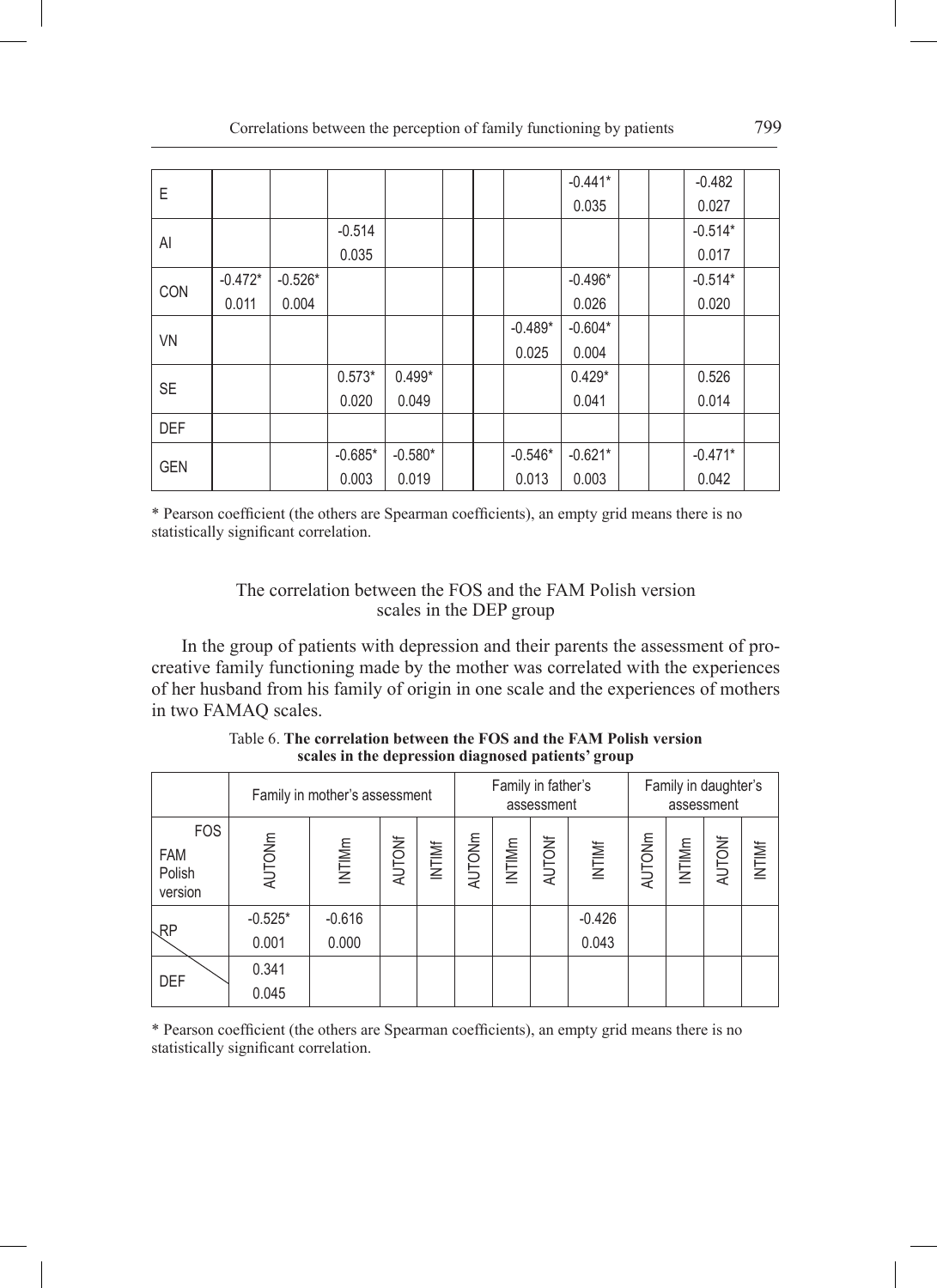# **Discussion**

The aim of the study was to assess the correlation between the perception of intimacy and autonomy in the family of origin of parents of patients diagnosed with eating disorders and their and their daughters assessment of the current situation in the family. The study applied two control groups: Krakow schoolgirls and girls treated for depressive disorders.

When comparing the results, attention should be paid to a recurrent pattern (with one exception of the Defence scale in the ANR fathers' assessment), in which the fathers' assessment of the procreative family functioning is related to their of transgenerational experiences whereas in the case of the mothers – to both their own experiences and their partners' experiences. The Defence scale is a control scale directly correlated to a defensive attitude to the study [48], and hence it is difficult to interpret the nature of this only correlation found in the fathers' group.

These results show that the women's perception of the study area is co-formed by their partners' experiences and is open to perspectives other than their own. This would indicate that women are "relationship specialists" in the formation of the conjugal relationship [52]. The results obtained by the fathers in contrast to results of their wives may primarily indicate their difficulty in distancing themselves from their own family history, and modified experiencing based on the partners' experiences. The obtained results are similar to results of a study by Soudabeh Ghoroghi et al. [53] using the same FOS tool in which autonomy and intimacy in the family of origin were the best predictors for adaptation to the marital life of Iranian students. Additionally, in the cited study the male perception of adaptation to conjugal life was more influenced by the experience of the families of origin than in the case of women (37.7 % variance in the case of men compared with 17.9 % for women). In Bartle's study [54] to assess the factors which affect trust in couples, in the case of men trust for their partners was best explained by emotional reactivity in the relationship with their parents, while in the case of the results for women the opposite was true. Also, in the study by Donato et al. [55] on coping in dyadic relationships which involved 153 premarital couples and their parents, it was found that daughters are more similar to their partners than to their parents in the way they deal with dyadic relationships, whereas the sons are equally similar to their partners and their parents.

The most interesting difference which emerged between the two control groups and the clinical group regarded the daughters' perception. This correlation was most clearly observed in the group of patients with diagnosed bulimia nervosa where six scales and the general scale proved to correlate with the experiences of the fathers' autonomy in the family of origin although it was observed in the whole eating disorder group and not in control where six scales and the cumulative scale correlated with the experience of the fathers' autonomy in the family of origin, although it was observed in the whole group of eating disorders and did not appear in the control groups. Most of the authors of classical psychoanalytic and psychodynamic concepts see the source of anorexia and bulimia nervosa in a disturbed dyad of mother-child relationship. If the father occurs in the context, it is as the forbidden fruit of oedipal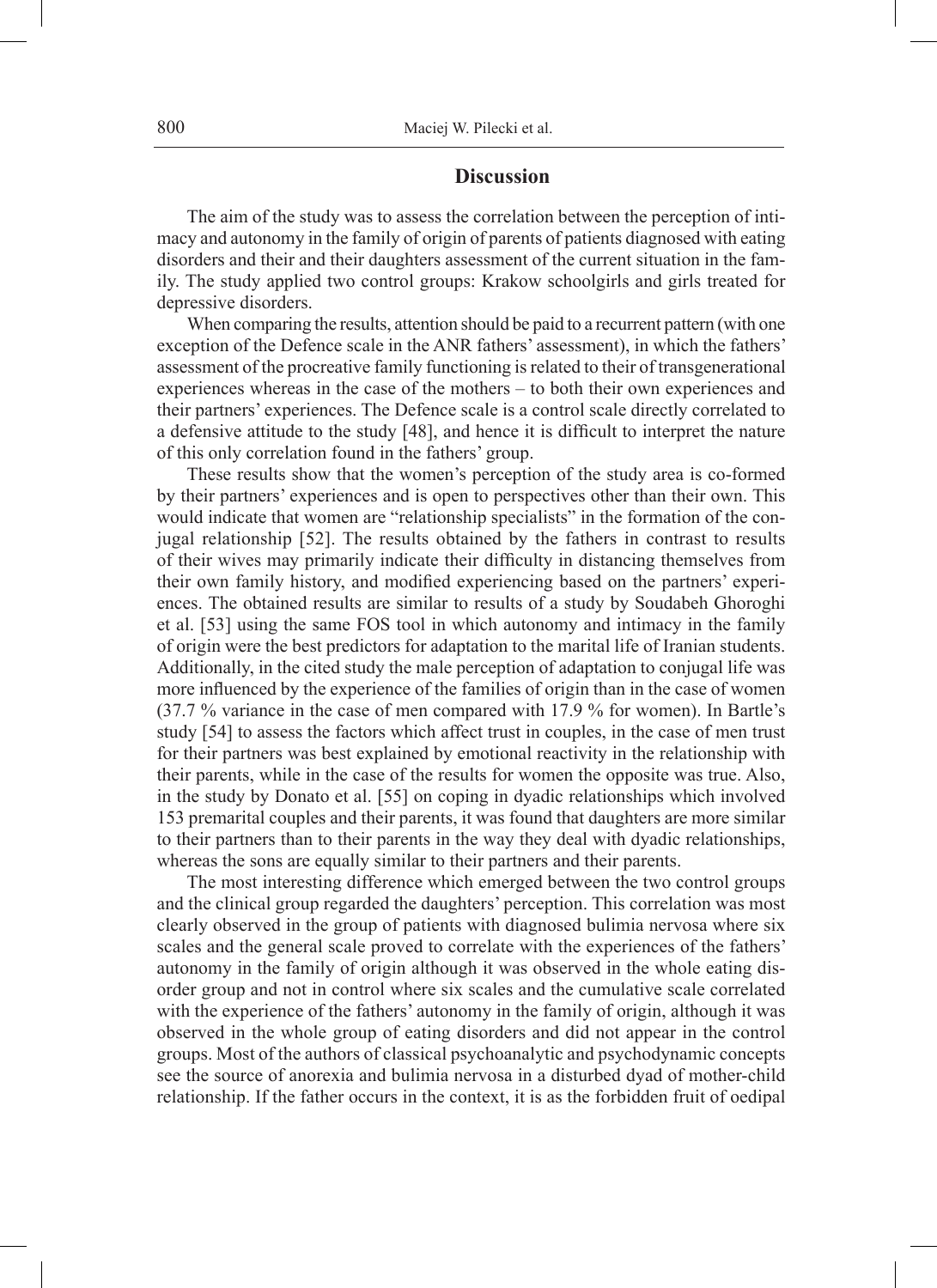desires or as the perpetrator of physical and mental abuse [56]. Also in the system conceptualization in the etiology of eating disorders a lot of though is usually devoted to the relationship with the mother, assuming that the way in which the mother perceives important dimensions of the functioning of her family of origin will be crucial for the daughters in the process of transgenerational pattern transmission. These in turn are to influence the development of eating psychopathology. In the literature on the subject, there are also reports highlighting the importance of fathers in the process. The fathers of patients diagnosed with eating disorders are described as on the one hand as less tender, but also more controlling. In this respect there are no major differences between different diagnoses, although not only the current one, but also the course of illness may be of significance [57–62]. An analysis of the results obtained by us suggests that in eating disorders, particularly bulimia, the assessment of family relations between daughters and fathers is dependent on the fathers' transgenerational experience and is not modified by the experience of the mother. It is as if the fathers' narrative about their own past was the dominant narrative in the father – child dyad. It is worth noting that both fathers and mothers of daughters with bulimia negatively assessed the experience of autonomy and intimacy in the relations in their families of origin [41, 63]. Similarly negative was the assessment of family relations of their daughters [63, 64]. Referring to the classical concept of families with the problem of bulimia it could mean not so much a lack of emotional harmony as specific emotional harmony where in the family life cycle the daughters experience the same deficit as their fathers did [65].

The correlation observed in the present study, although most pronounced in bulimia nervosa, also appeared in the girls with a diagnosis of restrictive anorexia, and (in one correlation) in binge – purge anorexia. In a study using a different research methodology but conducted on the same clinical population a similar correlation was observed also in healthy schoolgirls (66). A similar correlation between the fathers and daughters, although it appears also in anorexia nervosa  $(62)$ , is reported by other authors in the context of other psychopathologies or among healthy individuals [67]. So the question remains open to what extent this correlation is a rule in the development of the daughters in general, and to what extent it is related specifically to the occurrence of eating disorders. The issues of three-generation family transgeneration transmission as a risk factor for eating disorders are not often the subject of scientific analysis. They confirm the importance of transmission to a broader extent than that observed in the present study. In a study by Canetti et al (62) the attitude of both anorectic patients' paternal grandfathers as well as paternal and maternal grandmothers measured using Parental Bonding Instrument were found to be associated with self-assessed enhancement of eating disorders symptoms in the granddaughters. In a study by Moong et al (68) the education of maternal grandmothers correlated with a higher risk of psychiatric hospitalization in the course of anorexia.

It should also be noted here that there are significant differences in the structure of families which we investigated. All the researched clinical group, especially the bulimia group, contained a high percentage ofsingle-parent families. Between the groups there were also significant differences in the number of total questionnaires which had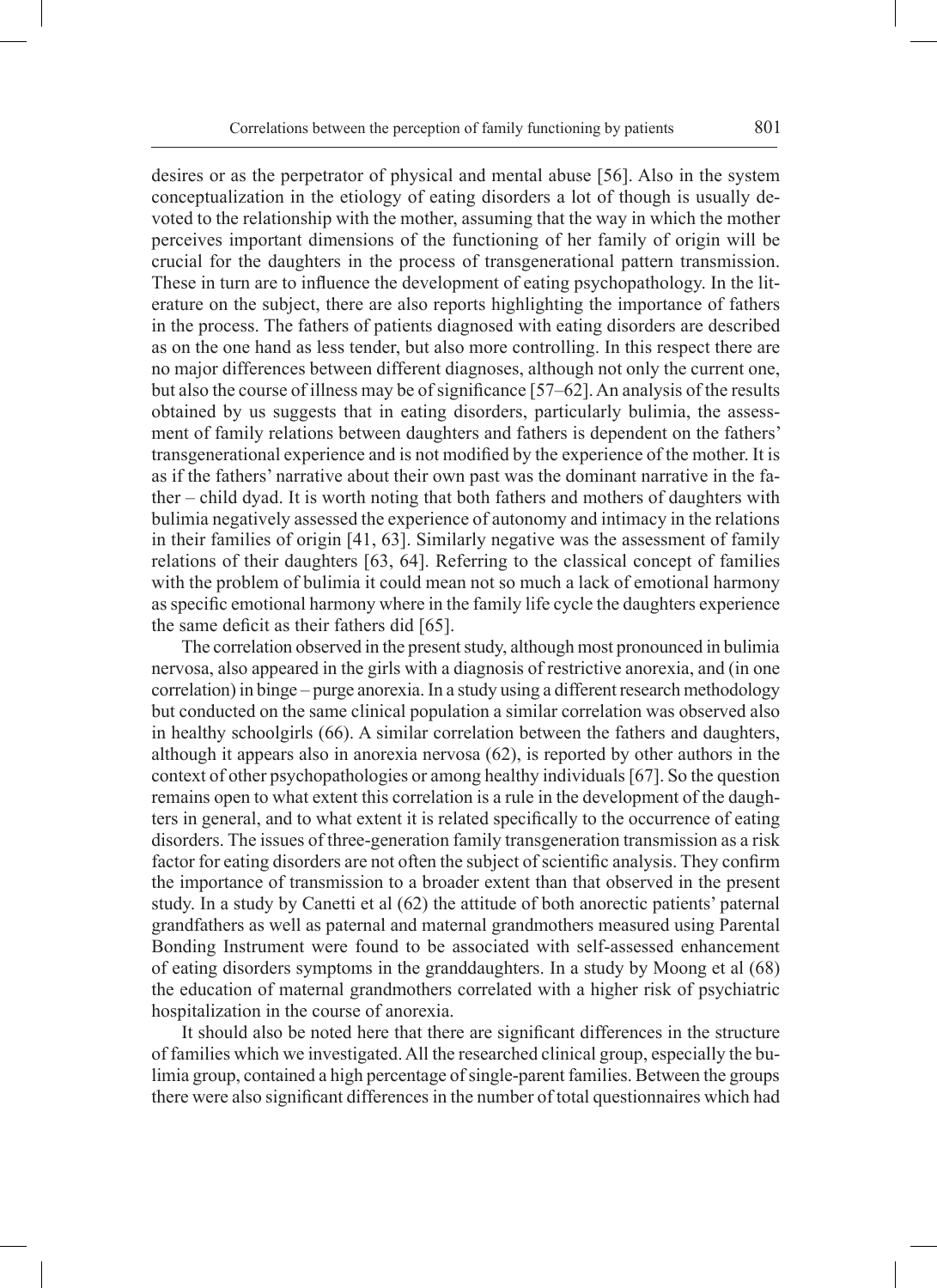been handed in. However, the questionnaires were handed in - as is clear from cross analyses in the description of the research group – mainly by fathers from complete families. This causes a disparity in the analyses. In this paper the data of all mothers and daughters and fathers, as well as fathers mainly from complete families were analysed. The correlation between the fathers' transgeneration experiences and the current perception of family relations by their daughter, however, occurred in families with restrictive anorexia nervosa and with bulimia nervosa which significantly differ in the percentage of complete families.

The obtained results may indicate the significance of the analysis of relations with parents or of the parents with their parents in the process of family, married couples and individual therapy. Current relations or family functioning are saturated with meanings rooted in the experiences of generational families. The obtained results provide an empirical clue indicating the correctness of theories which indicate a transgenerational nature of family relations [1–11].

A question also arises concerning the mediating factors between history of relationship in the parents' family of origin and the assessment of the child's current relationships. Each of the major developmental conceptualizations assumes the impact of past events on current relationships. The experience of relationships with parents shape the child's inner world becoming the foundation for their intrapsychic structures, for instance ego and superego in the structural concept, self-object and object in the psychology of the self, or internal working model in the attachment theory. Impacting the external world, it in turn exerts influence on important relationships in the child's life [56]. It does not only mean that past relationships shape the present. It signifies that the narrative of the past is related to the narrative of the present, without resolving the objectivity of these memories. The nature of the applied statistical analysis does not allow to draw firm conclusions about the trend of the observed relationships. Their assessment would be possible only in a prospective study.

At this point it is also worth considering what is actually being investigated by asking questions about the experiences of families of origin: is it an objective picture, or rather the state of emotion corresponding to the current stage of life. The practice of psychotherapy would suggest a dynamic and variable nature of such observations where each stage of life confronts us with the necessity to redefine not only the current relationship but also the former ones. In particular, the period of adolescence which the investigated girls were in is the time when not only the relevant aspects of the inner world but also the relationships with parents undergo reassessment and change [69, 70]. Illness of the child may also have a similar modifying effect in the case of parents [71].

The conducted study leads to a number of questions. This analysis focused only the correlations. A question concerning more complex correlations arises, where the interaction of several variables, such as the perception of the relationship with their parents, their own assessments of the current family relationships and partner's assessments would be investigated. The perception of their marital and parental relationships may be dependent both on their own experiences with their parents, position in the family of origin and the partner's experience [72, 73]. The subject of analyses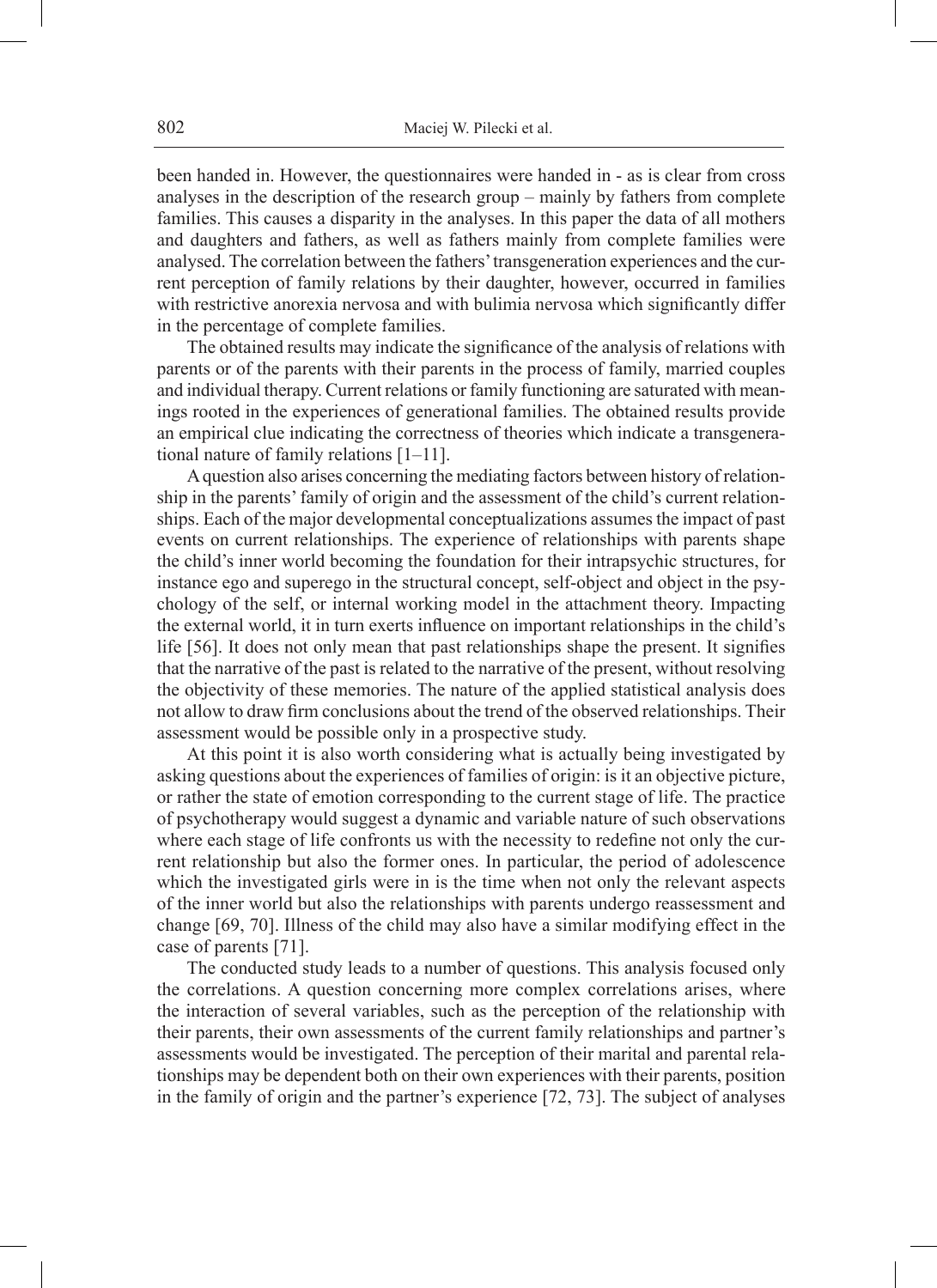may include not only the assessment of the family as a whole, but also mutual dyadic relationships.

An important limitation of this study is also the fact that the couple has not been treated as the subject of analysis. It may be difficult to assess to what extent the experiences of the family of origin influence a sense of satisfaction in relationships without taking into account what this correlation is for the other partner [9].

Further research is required into the correlation of the results obtained with the family structure. Patients with eating disorders report a variety of difficulties in relationships with parents and difficulties of the parents themselves. In the case of bulimic patients, poor assessment of family relationships is often accompanied by the memory of a real trauma in the relationship with their father [74].

Apart from fasting used as compensating behaviour between binge-purge anorexia and bulimia there were no significant differences in the duration of the illness, its nature or severity of symptoms. The assessment of family relations in different groups, however, may be influenced by these factors, and also by treatment efficacy [75, 62]. The results of the tests may also be affected by depressive symptoms [76]. The credibility of the results of patients with a diagnosis of eating disorders, especially restrictive anorexia, may raise reasonable doubts [77]. These aspects were not included in the discussed analyses.

In this paper it was decided to divide the study subject in such a manner as to allow patients with subclinical symptom severity to be included in the main groups. Although this decision is consistent with the direction of changes in the DSM [78], an open question remains about the differences in the studied interactions between patients with varying severity of symptoms. These issues were not the subject of this analysis but they can significantly affect the observed correlations.

## **Conclusions**

- 1. The assessment of procreative family relationships in the case of men is correlated with how they assess the autonomy and closeness in their family of origin.
- 2. The assessment of procreative family relationships in the case of women is correlated with how they assess the autonomy and closeness in their family of origin and how autonomy and closeness in the family of origin is assessed by their husbands.
- 3. The dependence of the above, taking into account the number of observed significant statistical correlations, is most fully expressed in non-clinical group ofschoolgirl families but it is present in families of patients with diagnosed eating disorders and depression.
- 4. Among girls diagnosed with eating disorders especially when it comes to the number of the observed correlations, the bulimic group exhibited a correlation between some of the aspects of family assessment by the patient and transgenerational experience of their fathers. This correlation was not observed in the control groups.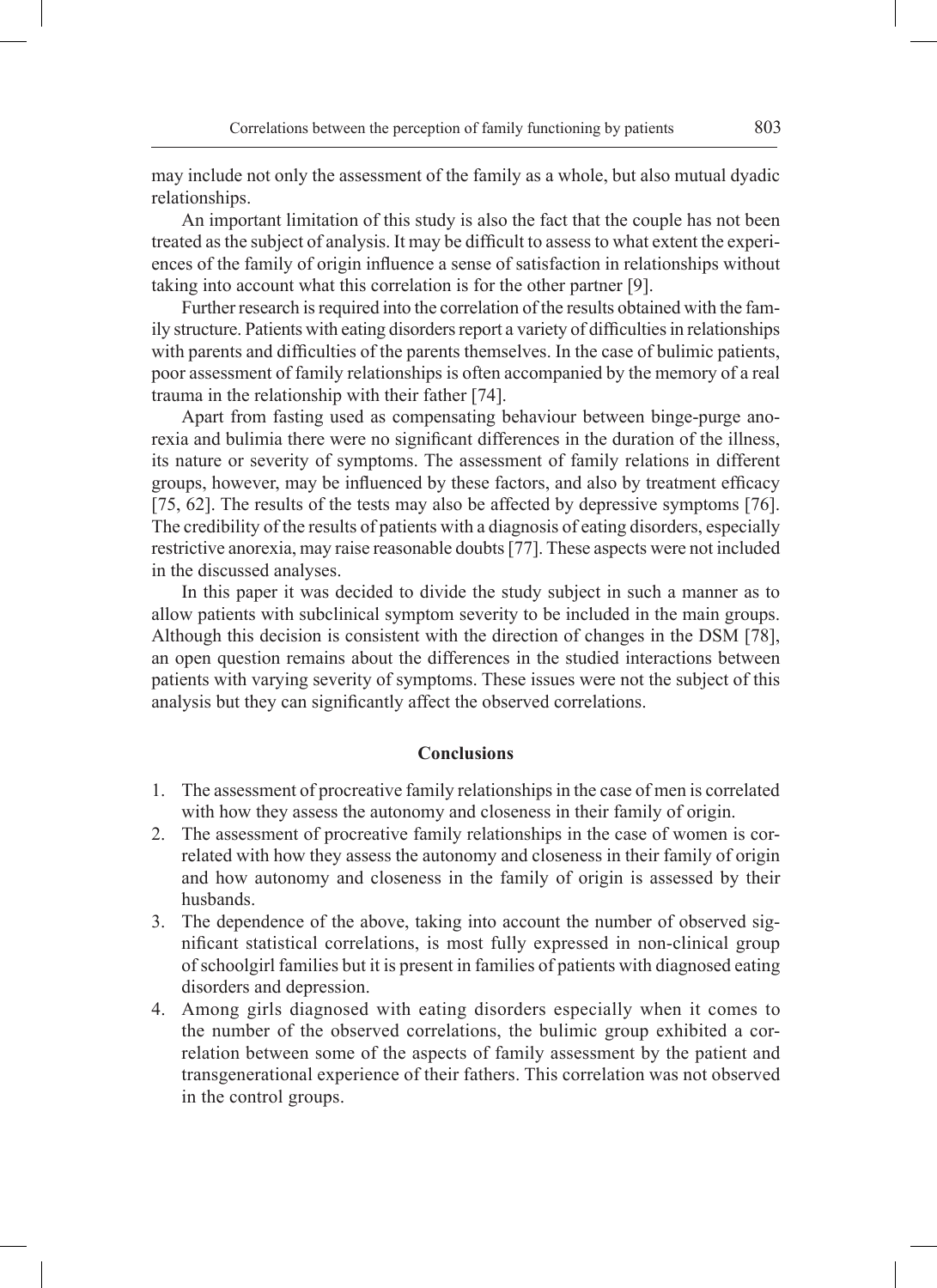5. The obtained results are important in the context of the theory and empirical studies indicating that the level of autonomous functioning and experience of closeness in family relationships is associated with the occurrence of psychopathological symptoms. The results showing the importance of the fathers' transgenerational experience on the perception of family relations of their daughters diagnosed with anorexia and bulimia make us question the concepts which focus on the mother-daughter relationship and ignore the father-daughter relationship. The results are relevant to clinical practice indicating the importance of considering these issues both in the context of individual psychotherapy as well as family therapy.

### **References**

- 1. Bowen M. *Family therapy in clinical practice*. New York: Aronson; 1978.
- 2. Stierlin H. *Delegation und familie*. Frankfurt am Main: Suhrkamp; 1978.
- 3. Stierlin H. *Coevolution and coindividuation*. W: Stierlin H, Simon F, Schmidt G. red. *Familiar realities*. New York: Brunner/Mazel; 1987, s. 99-108.
- 4. Boszormenyi-Nagy I, Urlich DN. *Invisible loyalties: reciprocity in intergenerational family therapy*. New York: Harper & Row; 1981.
- 5. Williamson D. *Personal authority via termination of the intergenerational hierarchical boundary: a "new" stage in the family life cycle*. J. Mar. Fam. Ther. 1981; 17(4): 441–453.
- 6. McGoldrick M, Gerson R. *Genograms in family assessment*. New York: W. W. Norton and Company, Inc.; 1985.
- 7. McGoldrick M*,* Gerson R*,* Shellenberger S. *Genograms: assessment and intervention*. 2nd edition. New York: W.W. Norton & Company, Inc.; 1999.
- 8. Roberto LG. *Transgenerational family therapy*. New York, London: The Guilford Press; 1992.
- 9. Sabatelli RM, Bartle-Haring S. *Family-of-origin experiences and adjustment in married couples*. J. Marriage Fam. 2003; 65: 159–169.
- 10. Pare AD. *Of families and other cultures: the shifting paradigm of family therapy*. Fam. Proc. 1995; 31: 11–21.
- 11. Vetere A*. Terapia systemowa i narracje przywiązania. Zastosowanie w terapii par*. W: Józefik B, Iniewicz G. red. *Koncepcja przywiązania: od teorii do praktyki klinicznej*. Kraków: Wydawnictwo Uniwersytetu Jagiellońskiego; 2008, s. 91-112.
- 12. Skowron EA**,** Friedlander ML. *The differentation of self inventory: development and initialvalidation.* J. Couns. Psychol. 1998; 45: 235–246.
- 13. Peleg*-*Popko O*. Bowen theory: A study of differentiation ofself, social anxiety, and physiological symptoms*. Contemp. Fam. Ther*.* 2002; 24(2): 355–369.
- 14. Skowron EA, Platt LF. *Differentiation of self and child abuse potential in young adult college students*. Fam. J. 2005; 13: 281–290*.*
- 15. Skowron EA, Dendy AK. *Differentation of self and attachment in adulthood: ralational correlations of effortful control*. Contemp. Fam. Ther. 2004; 26: 337–357.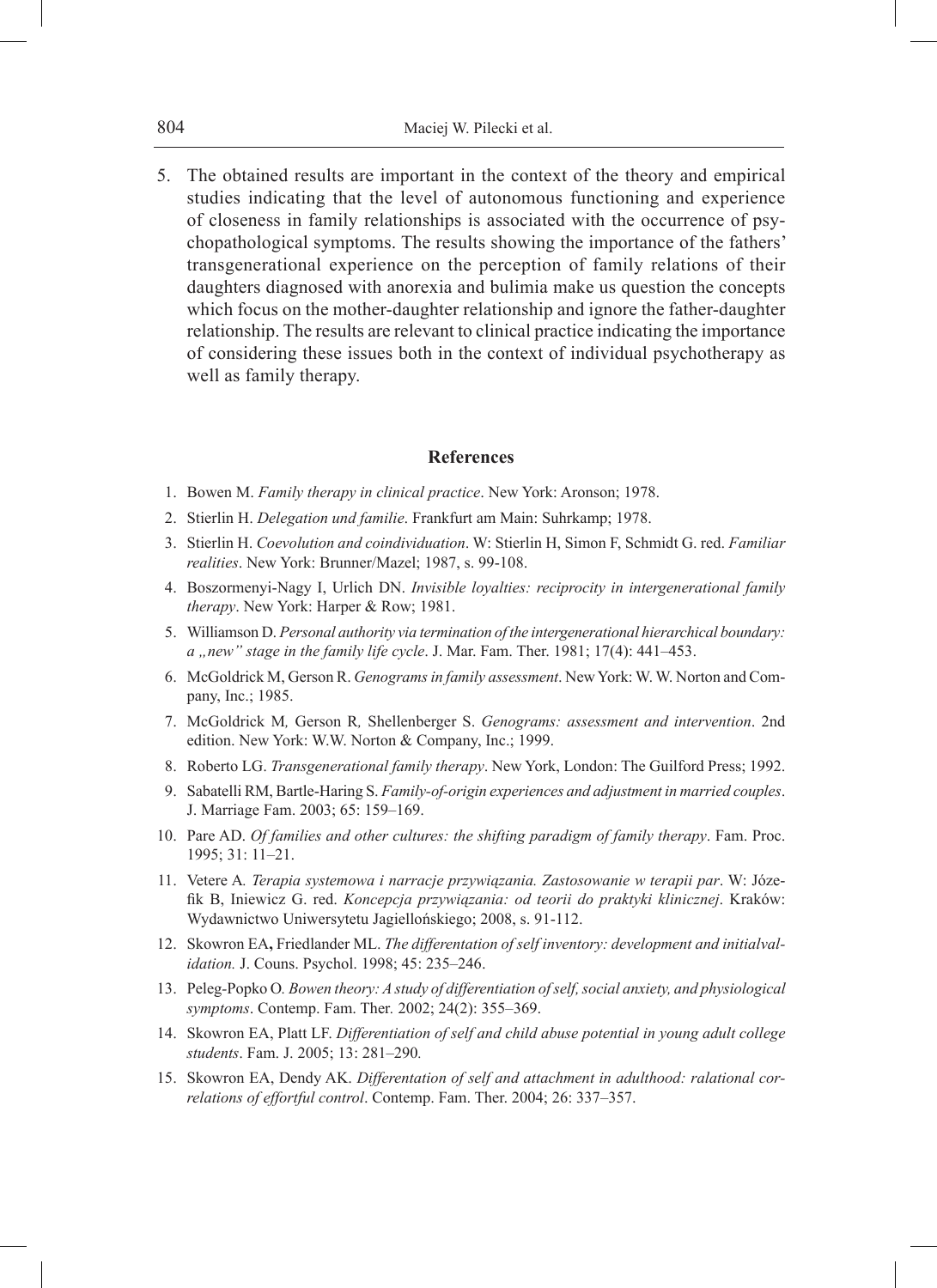- 16. Skowron EA**.** *The role of differentiation of self in marital adjustment.* J. Couns. Psychol. 2000; 47: 229–237.
- 17. Skowron EA, Schmitt TA. *Assessing interpersonal fusion: reliability and validity of a new DSI fusion with others subscale.* J. Marital Fam. Ther. 2003; 29: 209–222.
- 18. Józefik B. *Koncepcja autorytetu osobistego Donalda Williamsona. Nowa faza cyklu życia rodziny*. Psychoterapia 2000; 3: 60–68.
- 19. Capaldi D, Pears K, Patterson G, Owen L. *Continuity of parenting practices across generations in an at-rist sample: a prospective comparison of direct and mediated associations*. J. Abnorm. Child Psychol. 2003; 31: 127–142.
- 20. Caspi A, Elder GH. *Emergent family patterns: The intergenerational construction of problem behavior and relationships*. W: Hinde R, Stevenson-Hinde J. red. *Relationships within families*. Oxford: Oxford University Press; 1988. s. 218–240.
- 21. Brook JS, Zang C, Balka EB, Brook DW. *Pathways to children's externalizing behavior: a three-generation study*. J. Genet. Psychol. 2012; 173(2): 175–197.
- 22. Kerr DCR. *A prospective three generational study of fathers' constructive parenting influences from family of origin, adolescent adjustment, and offspring temperament*. Dev. Psychol. 2009; 45(5): 1257–1275.
- 23. Belsky J, Jaffee SR, Sligo J, Woodward L, Silva PA. *Intergenerational transmission ofwarm-sensitive-stimulating parenting: a prospective study of mothers and fathers of 3-year-olds*. Child Dev. 2005; 76(2): 384-396.
- 24. Conger RD, Neppl T, Kim KJ, Scaramella L. *Angry and aggressive behavior across three generations:a prospective, longitudinal study of parents and children*. J. Abnorm. Child Psychol. 2003; 31(2): 143–160.
- 25. White M. *Selected papers*. Adelaide: Dulwich Centre Publications; 1989.
- 26. Weber G, Stierlin H. *In Liebe entzweit. Ein systemischer Ansatz zum Verständnis und zur Behandlung der Magersuchtfamilie*. Rienbek bei Hamburg: Rowohlt Verlag; 1991.
- 27. Roberto LG. *Bulimia: the transgenenerational view*. J. Marital Fam. Ther. 1986; 3: 231–240.
- 28. Humphrey LL. *Object relations theory and the family system: an integrative approach to understanding and treatment eating disorders*. W: Johnson CL. red. *Psychodynamic treatment of anorexia nervosa and bulimia.* New York, London: The Guilford Press; 1991, s 321-353.
- 29. Minuchin S, Rosman B, Baker L. *Psychosomatic families: Anorexia nervosa in context*. Cambridge: Harvard University Press; 1978.
- 30. Gröne M. *Wie lasse ich meine Bulimie verhungern? Ein systemischer Ansatz zur Beschreibung und Behandlung de Bulimie*. Vierte, korrigierte Auflage. Heidelberg: Karl-Auer Systeme; 2003.
- 31. O'Kearney R. *Attachment disruption in anorexia and bulimia nervosa: a review of theory and empirical research*. Int. J. Eat. Disord. 1996; 20(2): 115–127.
- 32. Huemar J, Haidvogl M, Mattejat F, Wagner G, Nobis G, Fernandez-Aranda F. i wsp. *Perception of autonomy and connectedness prior to the onset of anorexia nervosa and bulimia nervosa*. Z. Kinder Jugendpsychiatr. Psychother. 2012; 40: 61–68.
- 33. Leon G, Licas A, Colligan R, Fedinade R, Kamp J. *Sexual, body image and personality attitudes in anorexia nervosa*. J. Abnorm. Child Psychol. 1985; 13(2): 245–258.
- 34. Smolak L, Levine MP. *Separation-individuation difficulties and the distinction between bulimia nervosa and anorexia nervosa in college women*. Int. J. Eat. Disord. 1993; 14(1): 33–41.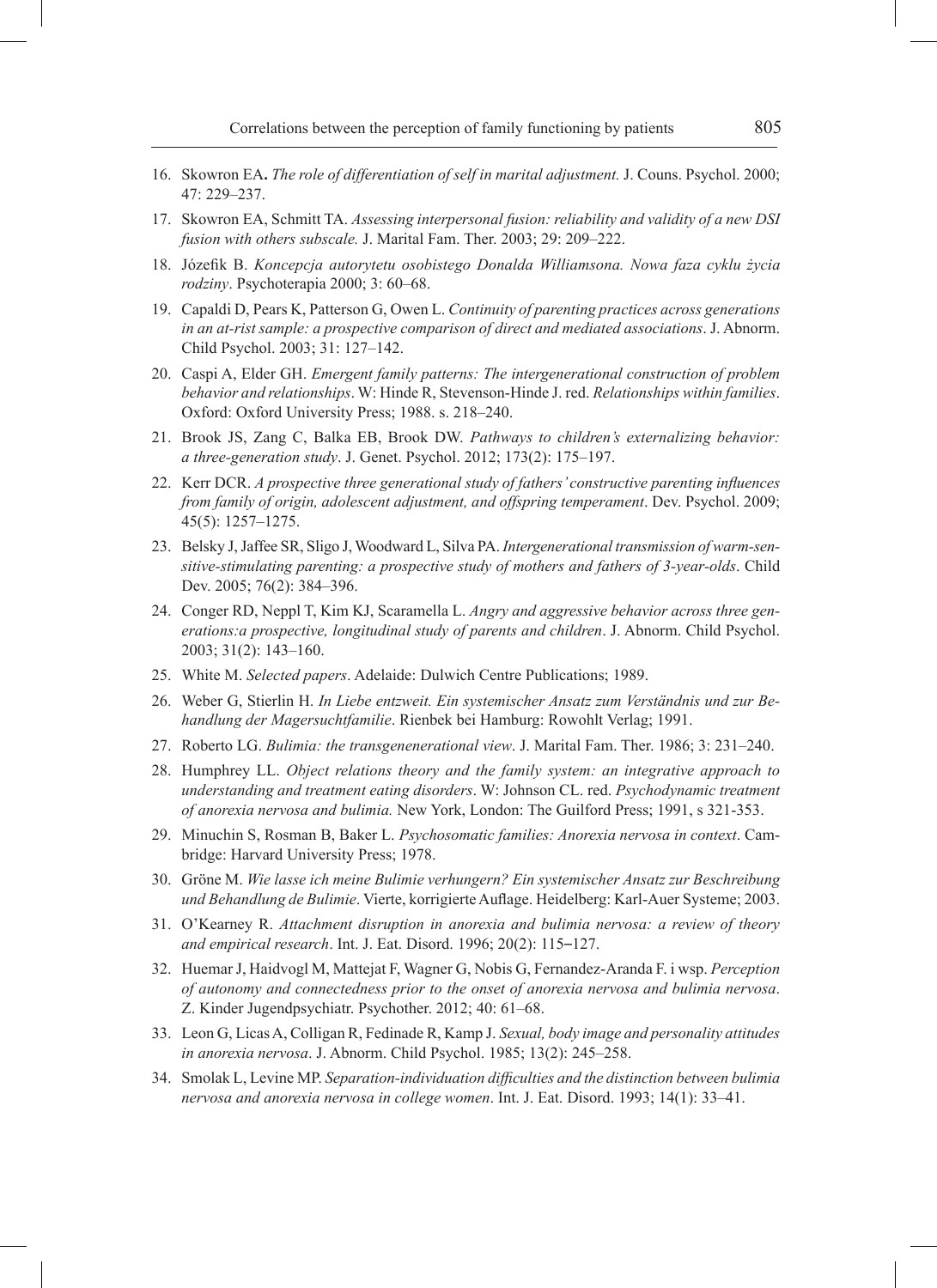- 35. Sordelli A, Fossati A, Devoti RM, La Viola S. *Perceived parental bonding in anorectic and bulimic patients.* Psychopathol. 1996; 29(1): 64–70.
- 36. Wechselblatt T, Gurick G, Simon R. *Autonomy and relatedness in the development of anorexia nervosa: a clinical case series using grounded theory*. Bull. Menninger Clin. 2000; 64(1): 91–123.
- 37. Palmer RL, Oppenheimer R, Marshall P. *Eating disordered patients remember their parent: A study using Parental Bonding Instrument*. Int. J. Eat. Disord. 1988; 7(1): 101–106.
- 38. Steiger H, Van der Freen J, Goldstein C, Leicher P. *Defence styles and parent bonding in eating disordered women*. Int. J. Eat. Disord. 1989; 8(2): 131–140.
- 39. Jones CJ, Leung N, HarrisG. *Father-daughter relationship and eating psychopatology: the mediating role of core beliefs*. Br. J. Clin. Psychol. 2006 ; 45: 319–330.
- 40. Józefik B. *Intergenerational family patterns in eating disorders families and schizophrenic families.* Arch. Psychiatr. Psychother. 2001; 3(2): 27–39.
- 41. Józefik B, Pilecki MW. *Perception of autonomy and intimacy in families of origin of parents of patients with eating disorders, of patents of depressed patients and parents of healthy controls. A transegenerational perspective – Part II*. Arch. Psychiatr. Psychother. 2010; 4: 79–86.
- 42. Józefik B, Pilecki MW. *Perception of autonomy and intimacy in families of origin of patients with eating disorders with depressed patients and healthy controls. A transegenerational perspective – Part I.* Arch. Psychiatr. Psychother. 2010; 4: 69–77.
- 43. *Diagnostic and statistical manual of mental disorders (DSM-IV)*. Fourth edition. Washington: American Psychiatric Association; 1994.
- 44. Cooper Z, Fairburn CG. *The Eating Disorder Examination: A semi structured interview for the assessment of the specific psychopathology of eating disorders*. Int. J. Eat. Disord. 1987; 6: 1–8.
- 45. Pilecki M. *Rozpowszechnianie zaburzeń odżywiania się w populacji uczennic klas pierwszych krakowskich szkół ponadpodstawowych*. Praca doktorska. Kraków: Uniwersytet Jagielloński Collegium Medicum; 1999.
- 46. Hovestadt AJ, Anderson WT, Piercy FP, Cochran SW, Fine M. *A family of origin scale*. J. Marital Fam. Ther. 1985; 11(3): 287–297.
- 47. Fajkowska-Stanik M. *Polska adaptacja Skali Rodziny Pochodzenia Hovestadta, Andersona, Piercy'ego, Cochrana i Fine'a*. Przegl. Psychol. 1999; 3: 51–67.
- 48. Beauvale A, de Barbaro B, Namysłowska I, Furgał M. *Niektóre psychometryczne właściwości Kwestionariuszy do Oceny Rodziny.* Psychiatr. Pol. 2002; 36(1): 29–40.
- 49. Steinhauer PD, Santa Barbara J, Skinner HA. *The process model of family functioning*. Can. J. Psychiatry 1984; 29: 77–88.
- 50. Epstein NB, Bishop DS, Baldwin LM*. McMaster model of family functioning: a view of the normal family*. W: Welsh F. red. *Normal family processes*. New York: Guilford Press; 1982, s. 115-141.
- 51. Cierpka M, Frevert G. *Die familienbogen*. Gottingen: Hogrefe; 1994.
- 52. Frederick S, Wamboldt MD, Reiss D. *Defining a family heritage and a new relationship identity: two central tasks in the making of a marriage.* Fam. Process 1989; 28(3): 317–335.
- 53. Soudabeh Ghoroghi, Siti Aishah Hassan, Maznah Baba*. Function of Family-of-Origin experiences and marital adjustment among married Iranian students of Universiti Putra Malaysia*. Int. J. Psychol. Stud. 2012; 4(3): 94.
- 54. Bartle SE. *Family of origin and interpersonal contributions to the interdependence of dating partners' trust*. Pers. Relatsh. 1996; 3(2): 197–209.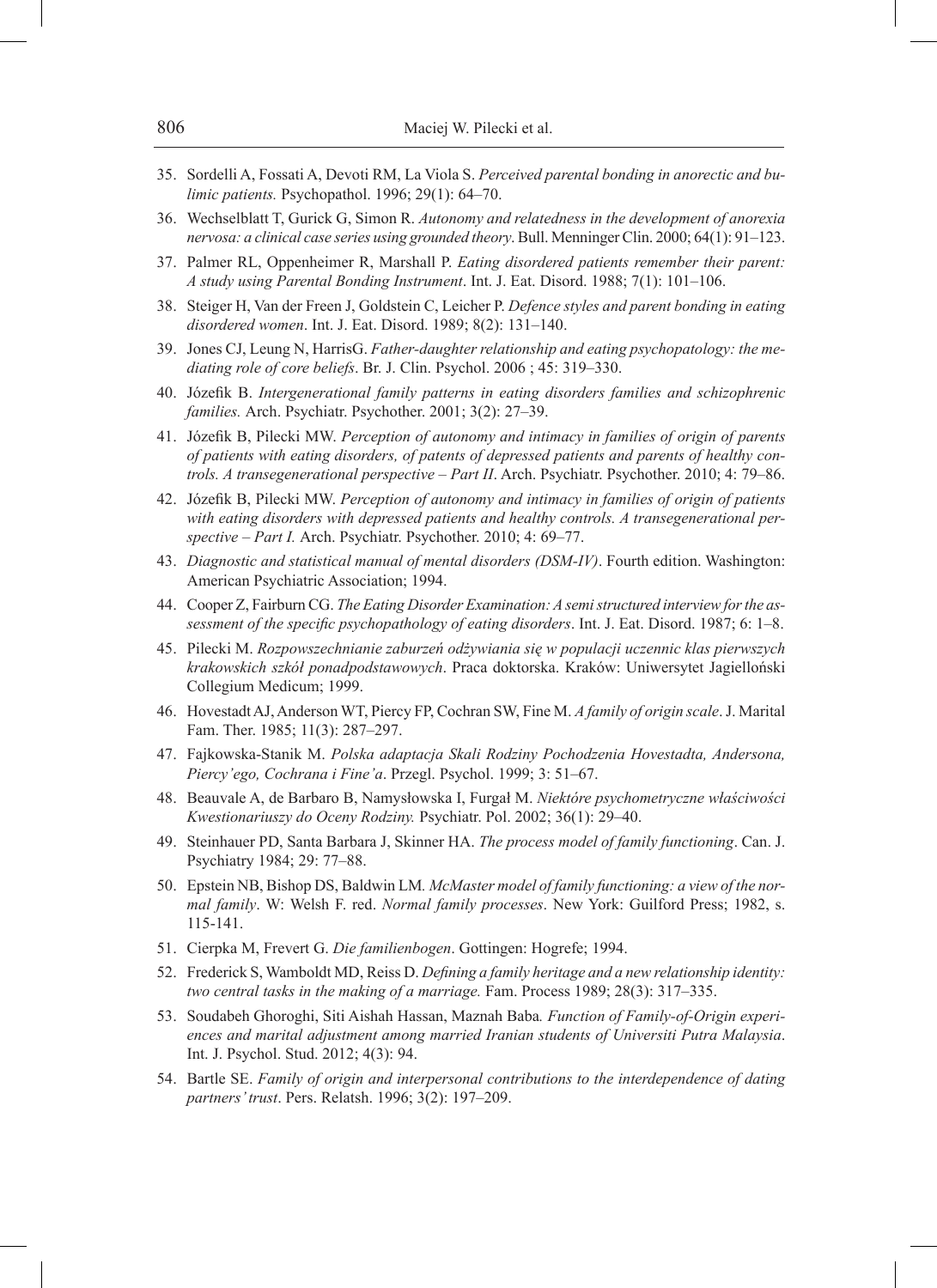- 55. Donato S, Iafrate R, Bradbury TN, Scabini E. *Acquiring dyadic coping: parents and partners as models.* Pers. Relatsh. 2012; 19: 386–400.
- 56. Gabbard G. *Psychodynamic psychiatry in clinical practice*. Washington, London: American Psychiatric Press; 2005.
- 57. Palmer RL, Oppenheimer R, Marshall P. *Eating disordered patients remember their parent: A study using Parental Bonding Instrument*. Int. J. Eat. Disord. 1988; 7: 101–106.
- 58. Steiger H, Van der Freen J, Goldstein C, Leicher P. *Defence styles and parent bonding in eating disordered women*. Int. J. Eat. Disord. 1989; 8(2): 131–140.
- 59. Jones CJ, Leung N, Harris G. *Father-daughter relationship and eating psychopathology*: *The mediating role of core beliefs*. Br. J. Clin. Psychol. 2006; 45: 319–30.
- 60. Fassino S, Amianto F, Abbate-Daga G. *The dynamic relationship of parental personality traits with the personality and psychopathology traits of anorectic and bulimic daughters*. Compr. Psychiatry 2009; 50(3): 232–239.
- 61. Józefik B, Iniewicz G, Ulasińska R. *Wzory przywiązania, samoocena i płeć psychologiczna w anoreksji i bulimii psychicznej.* Psychiatr. Pol. 2010; 44(5): 665–676.
- 62. Canetti L, Kanyas K, Lerer B, Latzer Y, Bachar E. *Anorexia nervosa and parental bonding. The contribution of parent-grandparent relationships to eating disorder psychopathology*. J. Clin. Psychol. 2008; 64(6): 703–716.
- 63. Józefik B. *Relacje rodzinne w anoreksji i bulimii psychicznej*. Kraków: Wydawnictwo Uniwersytetu Jagiellońskiego; 2006.
- 64. Józefik B, Pilecki M. *Indywidualne, rodzinne i kulturowe czynniki ryzyka w zaburzeniach odżywiania.* Raport z programu badawczego KBN (Grant numer: 6POSE 09021). Kraków; 2004.
- 65. Pilecki MW. *Psychogenne uwarunkowania bulimii psychicznej*. Przegl. Lek. 2009; 66(1–2): 106–109.
- 66. Pilecki M, Józefik B. *Perception of transgenerational family relationships: Comparison of eating- disordered patients and their parents*. Med. Sci. Monit. 2013; 19: 1114–1124.
- 67. Dancyger I, Fornari V, Scionti L, Wisotsky W, Sunday S. *Do daughters with eating disorders agree with their parents' perception of family functioning?* Compr. Psychiatry 2005; 46(2): 135–139.
- 68. Ahrén-Moonga J, Silverwood R, Klinteberg BA, Koupil I. *Association of higher parental and grandparental education and higher school grades with risk of hospitalization for eating disorders in females: the Uppsala birth cohort multigenerational study*. Am. J. Epidemiol. 2009; 1; 170(5): 566–575.
- 69. Erikson EH. *The problem of ego identity*. J. Am. Psychoanal. Assoc. 1956; 4: 56–121.
- 70. Kępiński A. *Melancholia.* Warszawa: Wydawnictwo Lekarskie PZWL; 1975.
- 71. Goldenberg H, Goldenberg I. *Family therapy: an overview*. 7th edition. Belmont CA: Thomson Brooks/Cole, Cengage Learning; 2008.
- 72. Bowlby J. *Attachment and loss: retrospect and prospect*. Am. J. Orthopsychiatry 1982; 52: 664–678.
- 73. White M, Epston D. *Narrative means to therapeutic ends*. New York, London : W. W. Norton and Company, Inc.; 1990.
- 74. Pawłowska B, Masiak M. *Analiza danych demograficznych i relacji w rodzinach kobiet z bulimią*. Psychiatr. Pol. 2007; 41(3): 365–376.
- 75. Żechowski C. *Objawy psychopatologiczne towarzyszące zaburzeniom odżywiania się*. Praca doktorska. Warszawa: Instytut Psychiatrii i Neurologii; 2002.